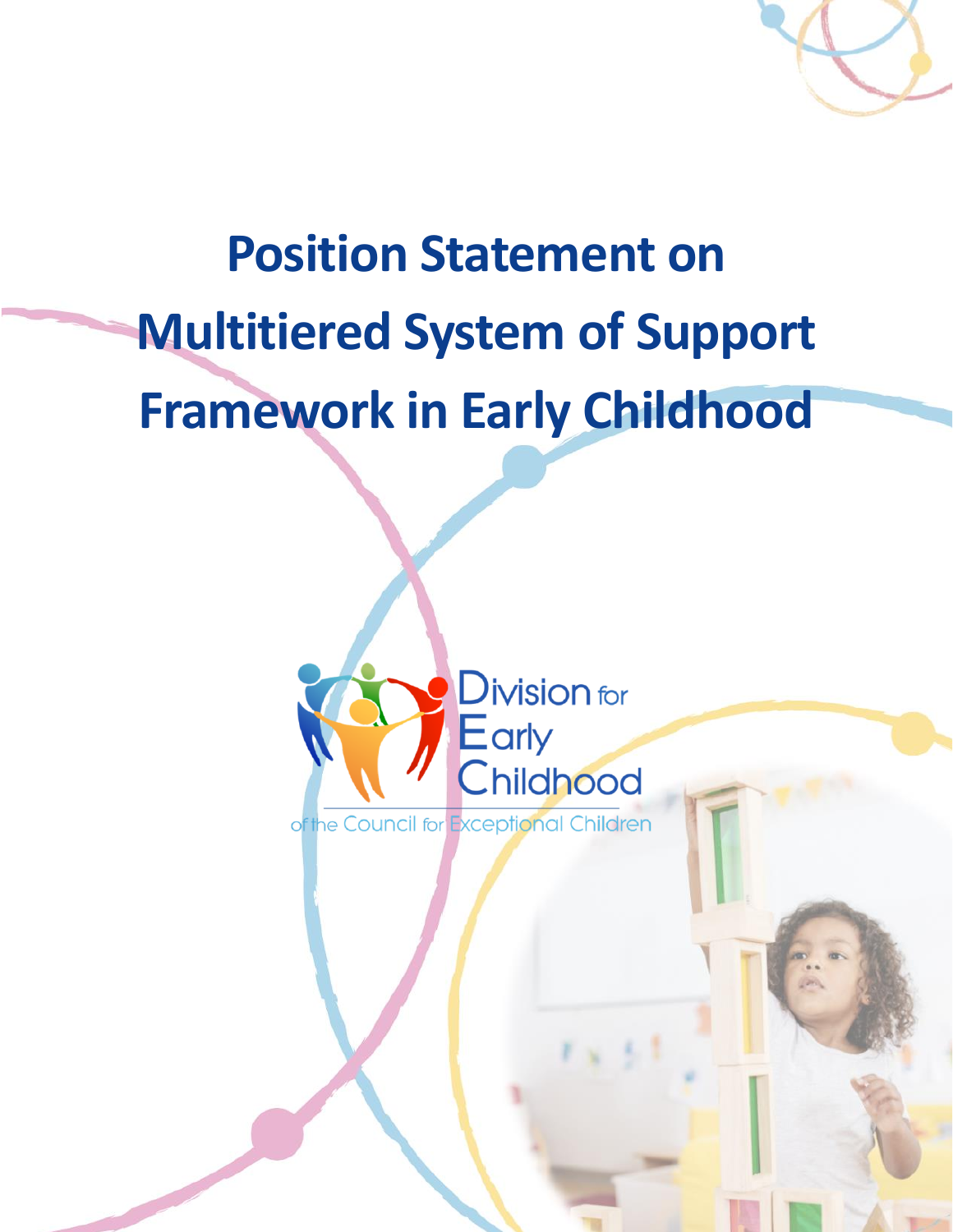

## **Multitiered System of Support Framework in Early Childhood: Description and Implications**

Division for Early Childhood (DEC) Revised Position Statement 2021

### **Purpose**

This position statement has been developed by the Division for Early Childhood of the Council for Exceptional Children. The purpose of the revised statement is to define an early childhood multitiered system of support (MTSS) framework and to promote a broader understanding and discussion of the implications for young children, their families, and those who serve them.

### **Terminology**

Throughout the position statement, broad definitions of *young children* and *early childhood* are used. We recognize that many public schools and agencies have existing definitions of an MTSS framework for young children from prekindergarten to third grade, and there are emerging models for children who are birth to 3 years old. This means that at times there may be misalignment between current practice and the definitions and recommendations provided. The hope is to reconcile these differences and ensure a more developmentally appropriate approach to tiered instruction across ages and grades.

As with any complex and dynamic construct, nuances in the day-to-day application of key practices will emerge as they are implemented for children of different ages, from different cultures and language groups, and in different service delivery settings. To the extent possible, commonalities for conceptualizing and implementing an MTSS framework for young children served in a variety of contexts is emphasized.

### **An MTSS Framework in Early Care and Education**

### Definition of an Early Childhood MTSS Framework

In early care and education, an MTSS framework is a way to provide high-quality teaching and responsive caregiving through the delivery of differentiated support for all young children. In an early childhood MTSS framework, the needs of *every* child, regardless of ability, eligibility status, cultural and linguistic background, or socioeconomic status, are addressed by integrating assessment and intervention within a multilevel framework to maximize outcomes. MTSS may be likened to a tapestry with common threads of prevention science, tiered decision-making, integrated learning supports, implementation science, effective teaming practices, and databased problem-solving.

These core principles serve as the foundation for a contemporary view of MTSS frameworks in early childhood:

1. All children can learn and achieve when they are provided with a high-quality general education curriculum, services, and supports to match their needs.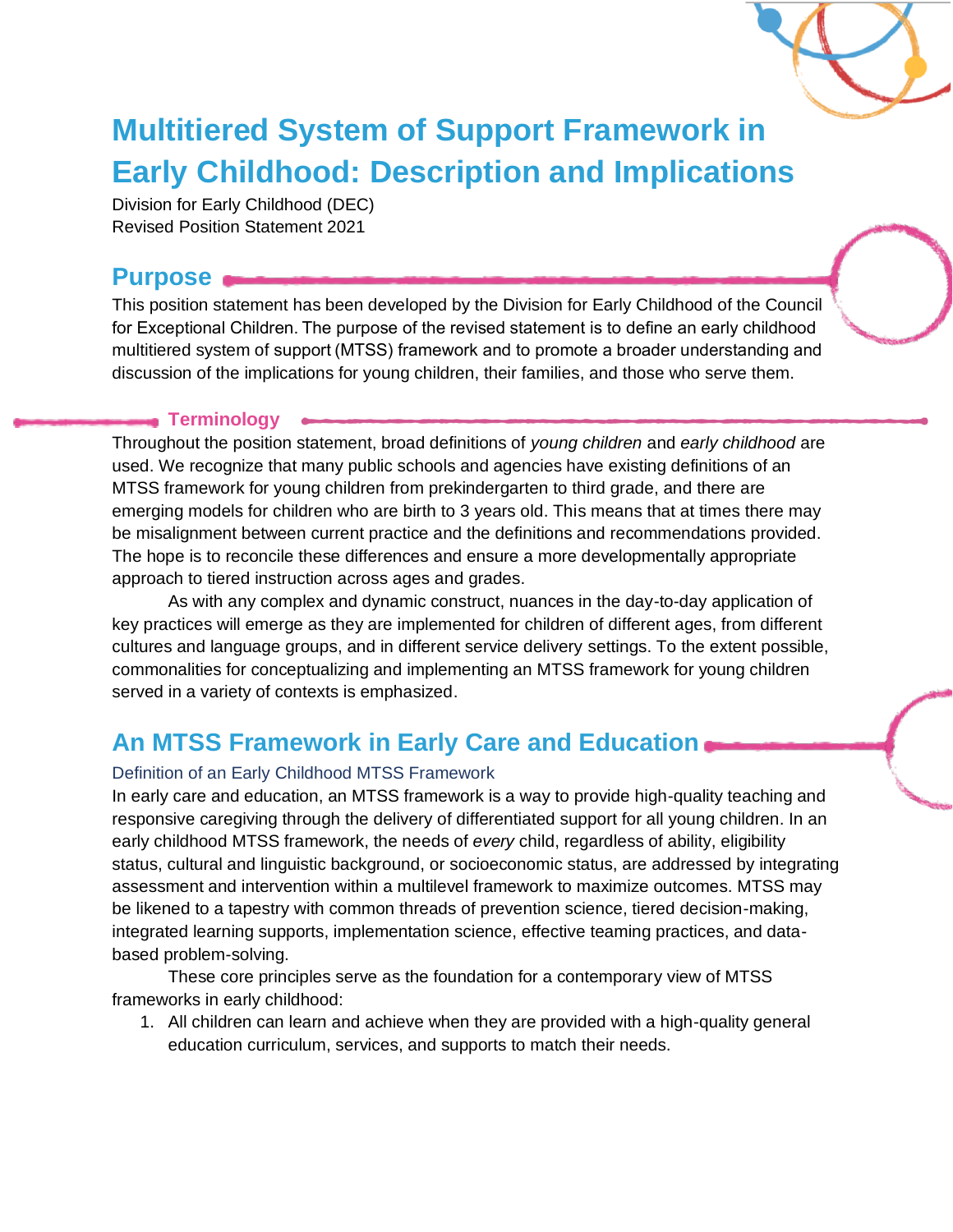

- 2. All children should have access to the general curriculum and all teachers, assistants, and specialists should be actively engaged in meaningful interactions with children throughout the day.
- 3. Instruction should focus on academic, social-emotional, and other developmental goals.
- 4. Children showing signs of delay should be identified as early as possible and provided with a level of instructional intensity to match their needs.
- 5. Interventions to address children's needs should be designed by collaborative teams that include parents, administrators, teachers, and other specialists; guided by child and family data; and informed by evidence-based practices.
- 6. Children's responses to intervention should be continuously monitored, and explicit databased decision rules should be in place for making adjustments in intervention.
- 7. All interventions should be based on evidence-based practices implemented with fidelity (Adapted from Carta & Young, 2019).

In addition, effective early care and education interventions and services require a focus on the *whole child*. Meaning, there is acceptance and research to support that different areas of development and learning are interrelated and interdependent (National Academies Press [NAP], 2016; Rieber, 1998). When designing and delivering quality care practices for infants and toddlers and preschool instruction, attention needs to be given to how diverse areas of development and learning, as well as the transactions among the child, caregivers, and the environment, are impacting outcomes (Chen et al., 2014; Spodek & Saracho, 2005). Further, an early childhood MTSS framework should be grounded in a blending of practices to the fullest extent possible (Greenwood et al., 2011; Kennedy & Lees, 2014). Blended practices are defined as the use of practices or approaches that are integrated in inclusive settings to meet the needs of all children (Grisham-Brown & Hemmeter, 2017). This blending, or combining of beliefs, values, traditions, practices, and even funds from multiple sources and perspectives, results in maximizing the impact of efforts to address individual and group needs for all young children served.

Given these core principles and focus, ultimately an MTSS framework offers a process for revising instructional and care variables such as (a) *what* child outcomes are taught or addressed; (b) *where* care, instruction, and interventions are delivered; (c) *when* instruction and interventions are delivered; and (d) *how* instruction and interventions are delivered. The goal of implementing an MTSS framework with young children is to be aware of areas (e.g., developmental, early academics) in which each child has differing needs and to match systems of support to those individual needs. Creating a match between teaching and caregiving and children's needs requires a hierarchy of support that is differentiated through a data-based decision-making process (Abbott et al., 2017; Pretti-Frontczak et al., 2011).

### **Misconceptions**

Given the widespread movement toward implementing an MTSS framework across ages and settings and the varied strategies used in implementation, a number of misconceptions have arisen (East, 2006; Greenwood et al., 2011).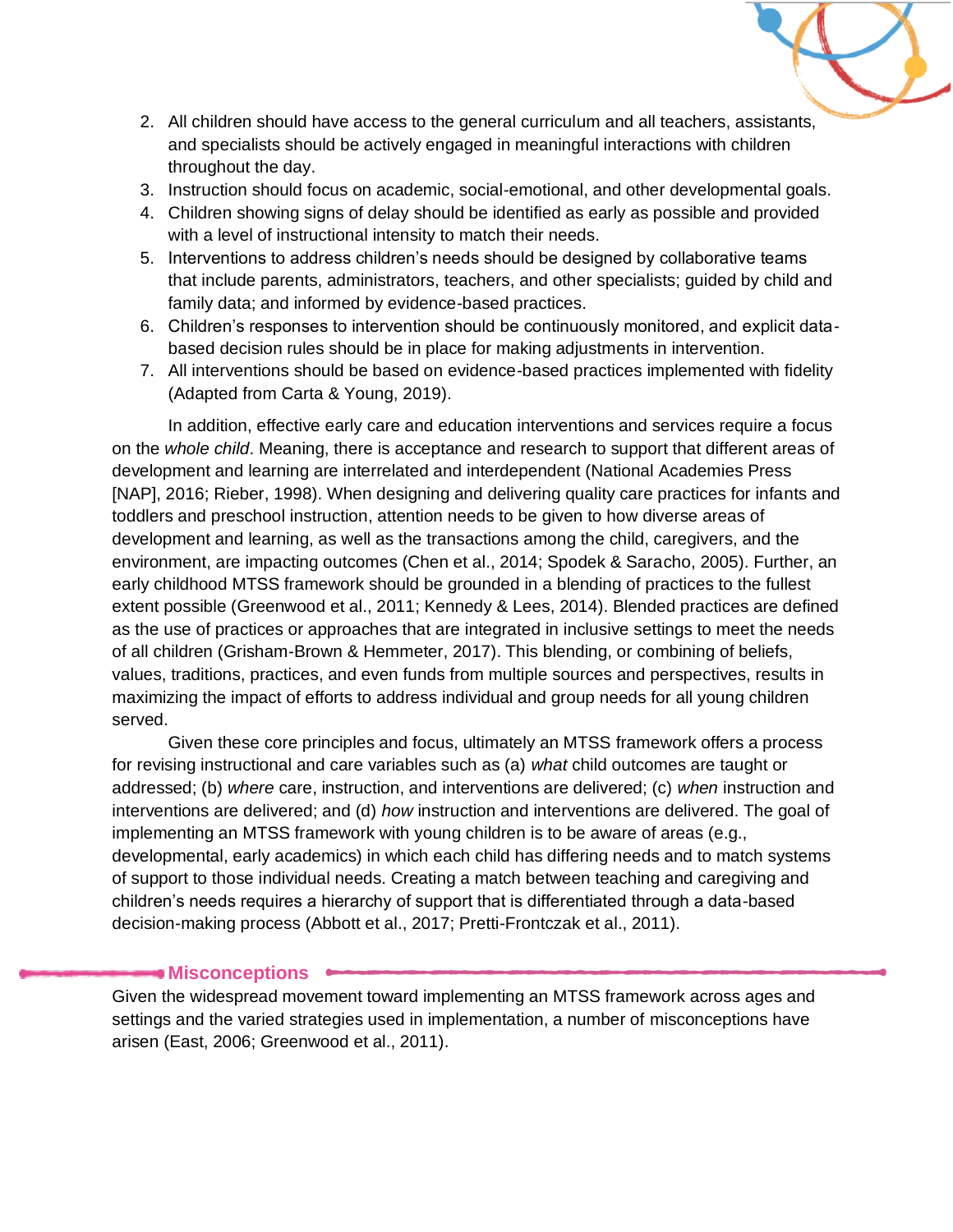

### *Misconception No. 1: Children Must Go Through an MTSS Process Before Being Referred for Special Education*

Implementation of an MTSS framework in early care and education should not reduce or impede the rights and privileges for gaining access to special education services (Council for Exceptional Children, 2007). Adhering to an MTSS Framework does not require that young children go through a preset process before being referred for a special education evaluation. Furthermore, referral decisions should not rest on implementation or lack of implementation of MTSS because this can result in a delay and or denial of special education services (Musgrove, 2011; Ryder, 2016). Further, the early intervening intent of the Individuals With Disabilities Education Improvement Act (IDEA) of 2004 clearly indicates that MTSS or other related statutory language may not be used to delay appropriate evaluation of a child or to delay the provision of services. Furthermore, universal screening and progress monitoring within MTSS may not replace a comprehensive evaluation (Hozella, 2007). At any point in time, a parent or teacher has the legal right to request an initial evaluation to determine whether a child has a delay or disability (IDEA, 2004).

### *Misconception No. 2: The Top Tier of an MTSS Framework Is Special Education*

MTSS is not a placement model for special education services. In K–12 models, MTSS (and more historically, RTI), has often been used as a diagnostic tool to determine whether students need special education services; as discussed with respect to Misconception No. 1, federal guidance has made clear that it is not appropriate to use MTSS as the primary mechanism for such decisions. Rather, appropriate use of an MTSS framework in early care and education includes the provision of tiers of support that consist of additional, adjusted, or more intensive teaching to meet the needs of the children being served, but it is not defined by a connection to special education services. Of course, through MTSS, data are collected to make a variety of decisions, and the data may be useful as an aid in special education eligibility determinations. While MTSS in early care and education may support teams in making appropriate referrals for eligibility for special education services, the primary goal of an MTSS framework is to support quality and differentiated teaching and caregiving rather than identification of a delay or disability.

### *Misconception No. 3: AN MTSS Framework Focuses Only on Academic Skills*

Within early childhood, an MTSS framework does not exclusively apply to academics (Greenwood et al., 2011) but rather to matching instructional and caregiving support to all curricular areas (mathematics, literacy, and science) or developmental domains (language, social-emotional, and motor). A fundamental element of an early childhood MTSS framework is the use of appropriate teaching and caregiving practices matched to children's needs to enhance development and learning of the "whole child."

### *Misconception No. 4: AN MTSS Framework Promotes Teaching Practices That Are Inappropriate for Young Children*

Concerns may arise in the implementation of an MTSS framework with infants, toddlers, and preschoolers when the practices and principles of K–12 are "pushed down" and applied without consideration for the uniqueness of early development and learning. For example, it is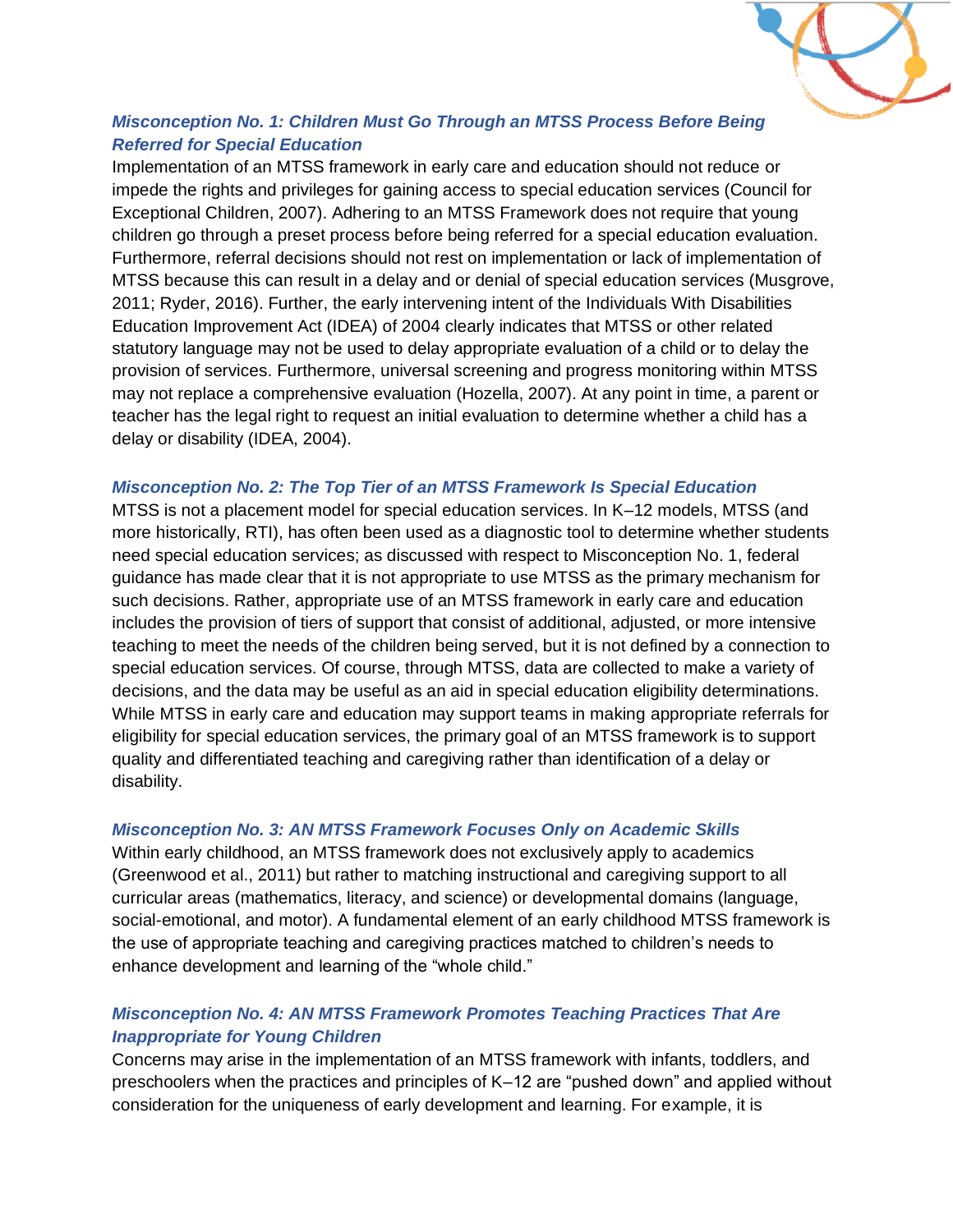problematic when children are referred to as "Tier 2 kids" and then large portions of their day are spent in didactic learning activities that focus on learning academics, or they receive the majority of their instruction using inauthentic materials. Concerns may also arise in how programs choose to implement higher tiers of instruction or support because *how* is still open to debate (Harlacher et al., 2014). The emphasis of an MTSS framework is on effective and targeted teaching and caregiving practices to help all children reach desired results.

### *Misconception No. 5: Dual Language Learners Automatically Require Higher Levels of Support*

When children are dual language learners (DLLs), they do not automatically need Tier 2 or Tier 3 instruction to help them learn English. When assessing DLLs in an MTSS framework, practitioners need to develop systematic plans to accurately identify their instructional needs; the first step is finding assessments that can be used with confidence. DLLs are children who are learning a language or languages other than or in addition to English in their homes. Given that most universal screening and progress monitoring measures are only available in English, we run the risk of underestimating the ability levels of children who have lower English proficiency if we assess them only in English. To date there are valid and reliable universal screening and progress monitoring measures available in Spanish, but not for other languages. In that case, practitioners should engage in a data-gathering process that includes families and caregivers to determine instructional and caregiving needs. It is also important to consider the language of instruction used in early care and education settings. To the maximum extent possible, young children should have access to someone who speaks their home language. When English is not the child's predominant language, approaches to communicating with the child that offer intentional support for learning English that are based on children's level of English language proficiency should be implemented. Instruction for DLLs should include targeted instruction in English as well as instruction support in their home language whenever possible.

### **Early Childhood MTSS Framework and Key Practices**

In this section, Figure 1 depicts how an early childhood MTTS framework looks when the six core principles are in place and when attention is given to the whole child and there is a blending of practices. Following the illustration, four key practices illustrating how an early childhood MTSS framework can be designed and implemented to support young children's development and learning are provided.

In Figure 1, the triangle consists of three tiers of evidence-based practices. The bottom tier is purposefully wider to symbolize the foundation for other practices and is proportionally deeper than the middle and top tiers to indicate that general and universal support is often sufficient to meet many needs of young children. Similarly, the middle tier is depicted as proportionally shallower than the bottom tier, yet deeper than the top tier, indicating that the implementation of more focused supports and strategies can meet children's needs when they are struggling or when development and learning has stalled. Essentially, this approach reduces the need for the shallowest and narrowest tier, which represents highly individualized efforts.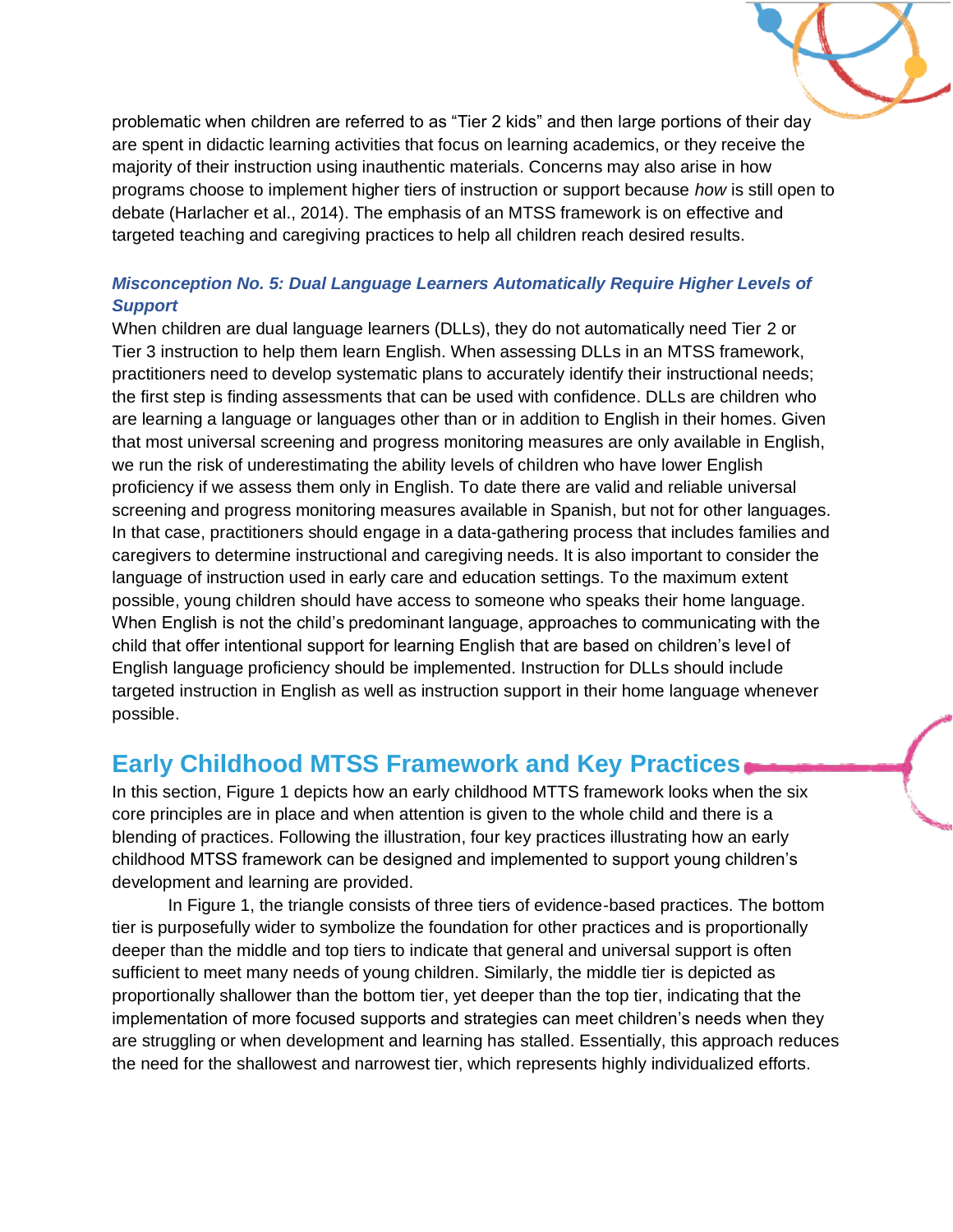

#### **Figure 1**



Aligning with the contrasting size and depth of the tiers, the triangle is shaded lighter at the bottom and becomes increasingly dark toward the top to depict that the intensity of instruction increases with each additional tier. The shading is also meant to exemplify the fluidity across which children's needs may be met within an early childhood MTSS framework. In an early childhood MTSS framework, children are not identified for a specific tier of instruction broadly, and teams do not label a child as being a *Tier 2 child* or *Tier 3 child.* This is because children will and do move within and across "tiers." Rather, a child's need for a specific tier or type of instruction depends upon the context and situation and interpretation of performance data. If a child is receiving support related to a specific outcome and progress-monitoring data demonstrate the child is making adequate growth, the intensity of instructional support could be reduced or the type of instructional support provided should be changed. Similarly, if progressmonitoring data show that a child has not responded to the enhanced support, more intensive practices might be added. Across the tiers, teams can increase the level of support, the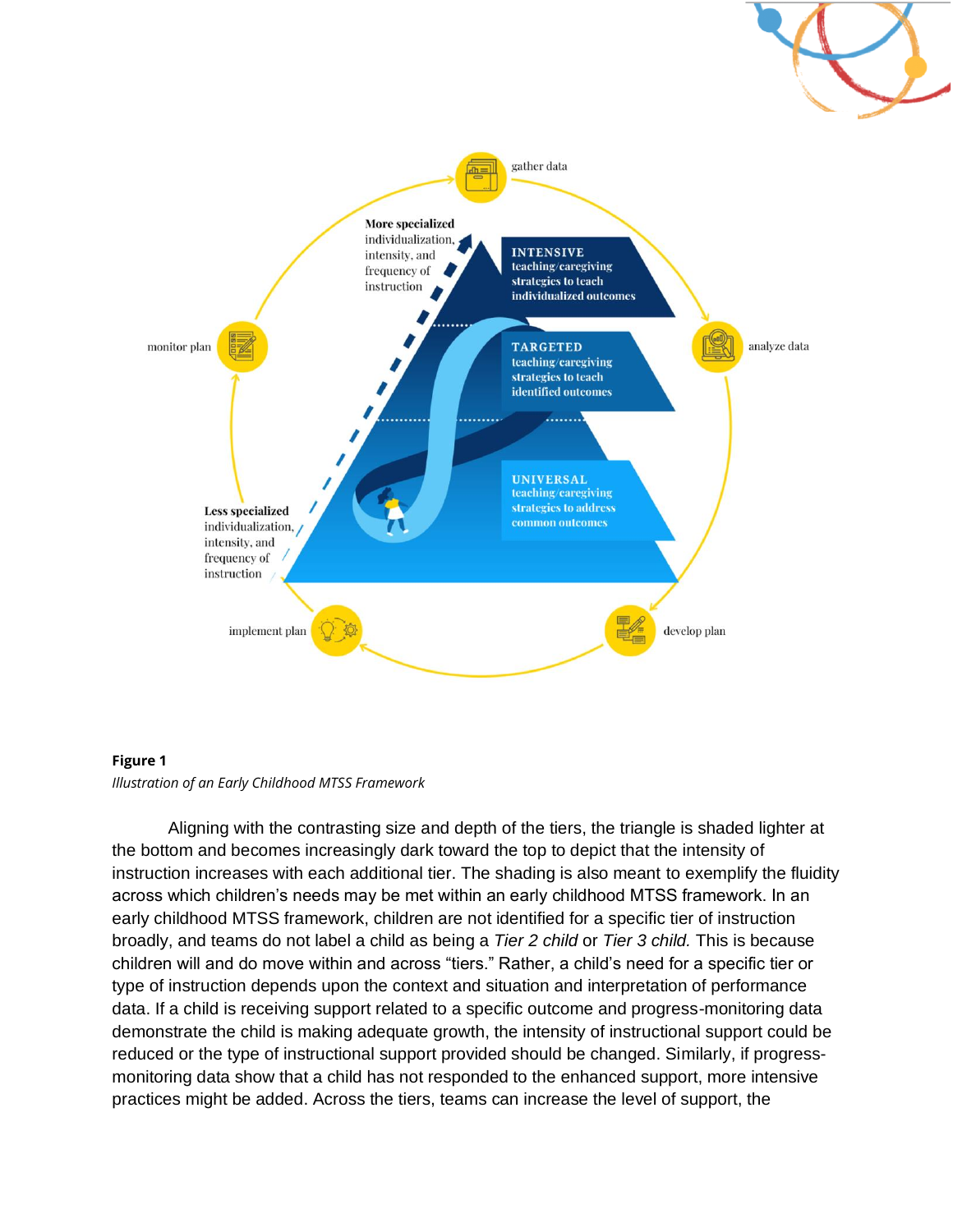frequency with which planned instruction and interventions are delivered, or the degree to which outcomes are individualized (Grisham-Brown & Hemmeter, 2017). As a result, children are never viewed as being exclusively *in* a specific tier.

The arrow going up the left side of the triangle further illustrates the dynamic nature of how instruction and caregiving plans are designed and delivered and how practices may increase or decrease in dosage, systematicity, and/or individualization. The cycle around the triangle illustrates the iterative and dynamic data-driven decision-making process. Examples of data-driven decisions include (a) when to collect information to determine whether additional supports are needed, (b) when to focus on a different goal or outcome, and/or (c) when to change an aspect related to instruction. The five steps of an early childhood data-driven decision-making process include gathering data on child progress or performance, analyzing data, developing an intervention plan, implementing the plan, and monitoring outcomes.

Implementing an MTSS framework with young children requires an awareness of their knowledge and skills across all areas of development and learning (i.e., academic, behavioral, developmental) and how to match support (i.e., instruction and reinforcement-based systems) to those individual (and ever-changing) needs. Matching support means children may receive different levels or intensity of instruction and caregiving for different goals or outcomes. For example, a child may receive literacy instruction toward common goals or outcomes while at the same time participate in more focused instruction to support a social-emotional outcome such as self-regulation. Likewise, a toddler might receive responsive caregiving strategies that support their development of expressive language to get wants and needs met while simultaneously receiving individualized support to learn how to walk unsupported.

As mentioned previously, in addition to the core principles of an early childhood MTSS framework, there are four key practices that are critical to the successful implementation of an MTSS framework. These four key practices include universal screening, differentiation of goals or outcomes, tiered instruction/interventions and caregiving practices, and ongoing progress monitoring. Each is described next.

#### **Key Practice No. 1: Universal Screening**

Universal screening is used in an early childhood MTSS framework to answer the question "Is this child performing at benchmark levels?" Universal screening is distinct from developmental screening in that universal screening is a process teams use to determine whether a child would likely benefit from additional services and/or supports, whereas developmental screening is a process teams use to determine whether the child's development is typical and whether further testing is warranted. The systematic nature of universal screening identifies children in need of additional instruction before they fall significantly behind. Universal screening supports the delivery of instruction with the goal of ameliorating early learning difficulties before special education services are needed. Developmental screening, on the other hand, serves as a part of Child Find obligations and helps teams decide whether a child needs further developmental evaluation or monitoring for special education services.

Early education programs engage in universal screening when monitoring all children's performance across key skills, using tools that are empirically validated to predict later development and school success, such as when children are administered language and early literacy universal screening in preschool. Another example of universal screening would be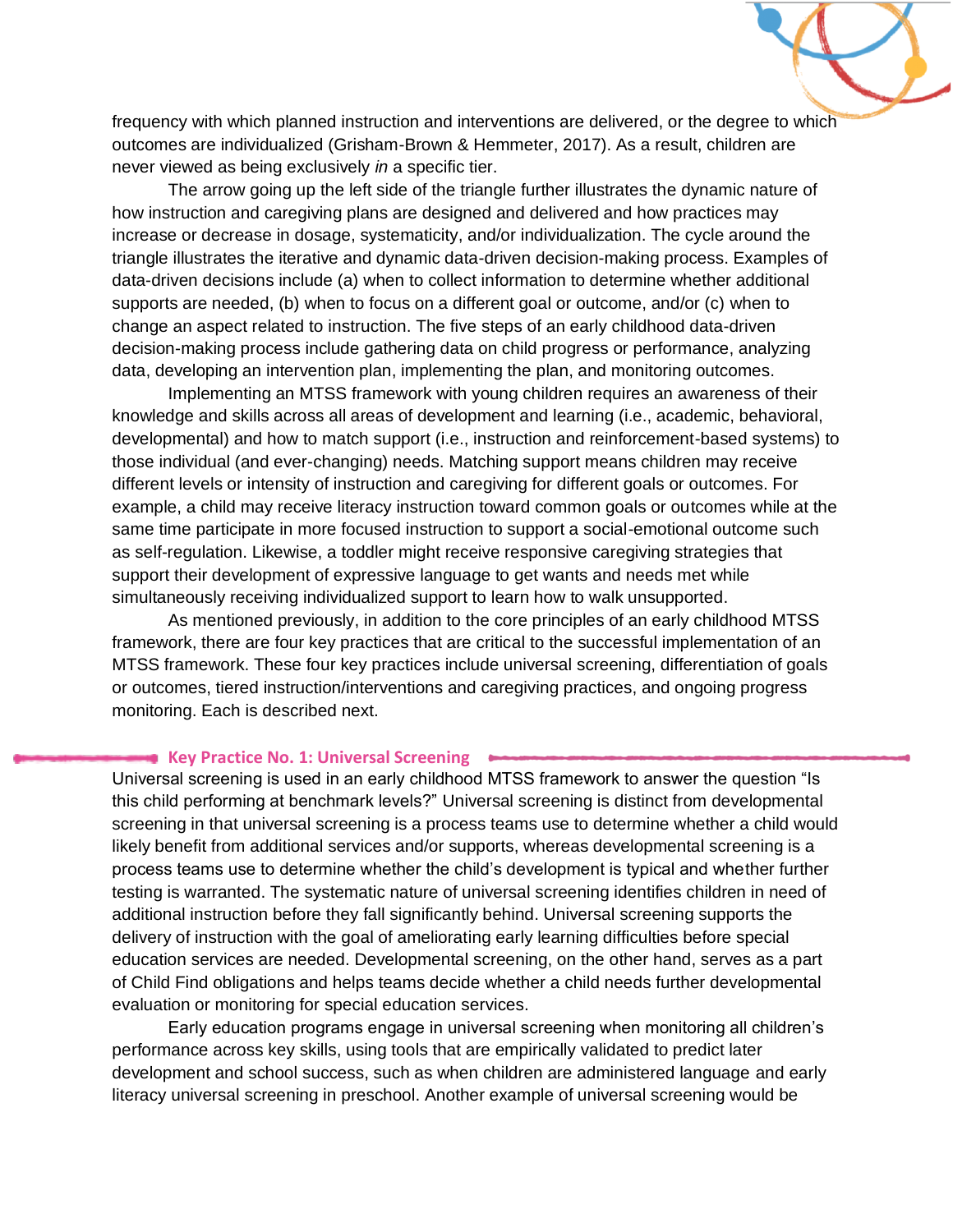when a home visitor administers and interprets the results from universal screening at regular intervals (e.g., quarterly) to determine whether a child is responding to the home visiting support and the family's caregiving and promotion of learning. Similarly, a preschool teacher may collect universal screening data several times a year to monitor all children's performance in developmental (e.g., fine motor, social communication) and content areas (e.g., literacy, numeracy). Children meet criteria to receive increased support within an early childhood MTSS framework based on data that indicates (1) they met a certain threshold (standardized norm, benchmark performance), (2) they scored relatively lower than their classmates (local norm), or (3) they failed to meet expected levels of performance.

Regardless of the approach used, assessment tools appropriate for universal screening are those that accurately and reliably identify children who are at risk in a given area. Because they are administered to all children, and sometimes several times a year, they must be efficient to administer and relatively inexpensive. In other words, the universal screening instrument must be feasible for providers to administer with available resources (e.g., funding to purchase assessment materials, personnel to monitor children during assessments, training and ongoing support). Additionally, it is critical to pay attention to other factors that might affect the reliability or validity of instruments used for universal screening, such as using them with children who are dual language learners. In such instances, children should be screened in their home language when possible to more accurately capture their true ability level. Developmental information should also be gathered from families. The performance of DLLs in English should also be carefully interpreted based on their current level of English proficiency.

#### **Key Practice No. 2: Differentiated Goals and Outcomes**

In an MTSS Framework, it is often important to consider the desired outcome or on *what* you are going to focus before considering *how* you are going to provide instruction or care. In other words, through the data, teams interpret a child's performance and match instructional efforts with greater efficacy when they are clear about *what* is being taught and what the child is learning. Changing instructional practices alone (e.g., size of group, where instruction is delivered, type of instruction, intensity of instruction or supports) isn't always the first course, or only course, of action when data show children are struggling or their development and learning has stalled. For example, if a child is having difficulty participating in group activities, it might be because the child is struggling with following directions, remaining with the group, or manipulating materials associated with the activity. Providing additional supports such as a visual schedule or special seating might assist the child to participate more meaningfully in the activity. If, however, a child is missing a foundational skill such as establishing joint attention, then instruction will need to focus on teaching that skill to help the child engage with materials, follow the routine, or interact with others during the activity.

Within an MTSS framework, universal screening data should assist in determining whether (a) a child or group of children are falling below a certain cut-off or benchmark, suggesting additional supports are needed; (b) there are components or aspects of a skill that a child needs additional support to make progress; or (c) the child is missing foundational skills that are preventing them from demonstrating the desired goal or outcome. In their work on blended practices, Grisham-Brown et al. (2005) identify three types of goals or outcomes: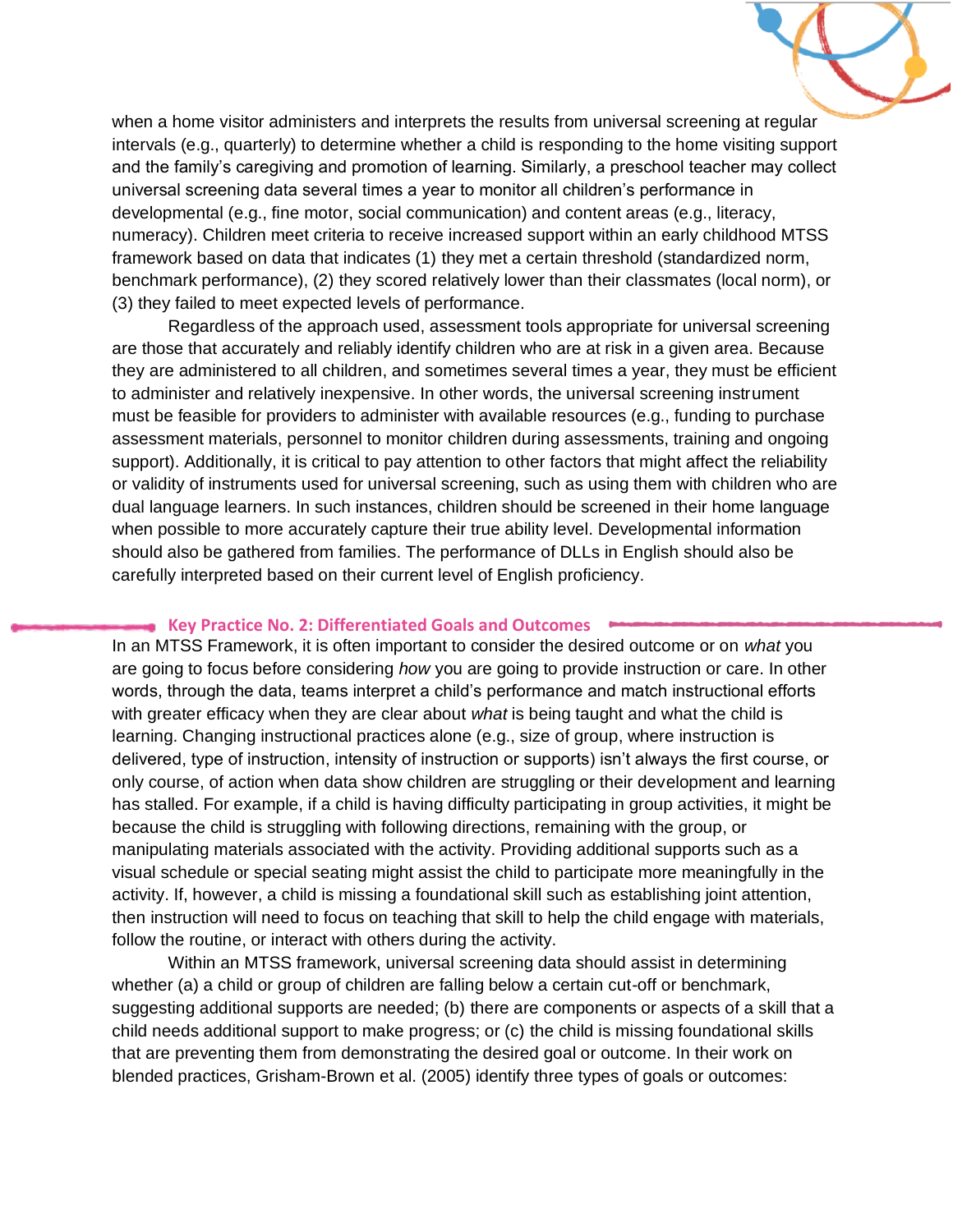

- *1. Common goals and outcomes* are those derived from early learning standards, specific program standards (e.g., Head Start, Office of Special Education Programs), and agreed upon developmental milestones (Grisham-Brown & Hemmeter, 2017; Grisham-Brown et al., 2005; Grisham-Brown & Pretti-Frontczak, 2011). *All* children need support to achieve these goals and outcomes and do so within the context of a high-quality early learning experience and in their homes.
- 2. Across development there are times, however, when children need additional support on *identified goals and outcomes*. This is the case when children's development has stalled or they are struggling to acquire and use a component or aspect of the common goals and outcomes, such as when children struggle with consistency, quality, independence, and flexibility.
- 3. Finally, children might need systematic instruction on *individualized goals and outcomes*. These goals and outcomes represent missing foundational or prerequisite knowledge and skills that a child needs to acquire more advanced or sophisticated common goals and outcomes. Individualized goals or outcomes can also represent barriers to learning such as behaviors that are challenging, sensory processing concerns, exposure to stressors, or even the need to learn another language. (Refer to Figure 1 for an illustration of how different goals or outcomes are addressed at different tiers within an early childhood MTSS framework.)

### **Key Practice No. 3: Tiered Instruction**

Once it has been determined (based upon universal screening) what a child or group of children needs to learn (i.e., common, targeted, and/or individualized goals and outcomes), the next key practice is creating a match with the most effective and efficient instructional or caregiving strategy to pair with the goal or outcome. Across the literature, many refer to the different types of instruction or support using the labels of Tier 1 for universal practices that address and support common goals and outcomes, Tier 2 for more focused practices that address targeted goals and outcomes, and Tier 3 for highly specialized practices that address individualized goals and outcomes.

A meta-analysis examining instructional practices implemented within an early childhood MTSS framework, however, found insufficient evidence to make recommendations about exact practices that can or should be paired with different goals or outcomes (Shepley & Grisham-Brown, 2019). Furthermore, many educational organizations that examine the rigor and effects of instructional practices for children in early childhood do not disaggregate findings based on instructional practices implemented within MTSS (e.g., What Works Clearinghouse, National Center on Intensive Intervention). As such, instructional practices are often evaluated without consideration of the core principles of an early childhood MTSS framework leading to studies in which research sites are not providing high-quality foundational Tier 1 supports and children are selected for participation based on general risk factors for educational difficulties (e.g., socioeconomic status) rather than measured skill deficits identified through a validated universal screening instrument (Lonigan & Phillips, 2016).

As such, it is not possible at this time for DEC to take a position on which particular strategies would be best used across tiers and under which contexts. Instead, early care and education professionals must gain a deep understanding of the core principles and key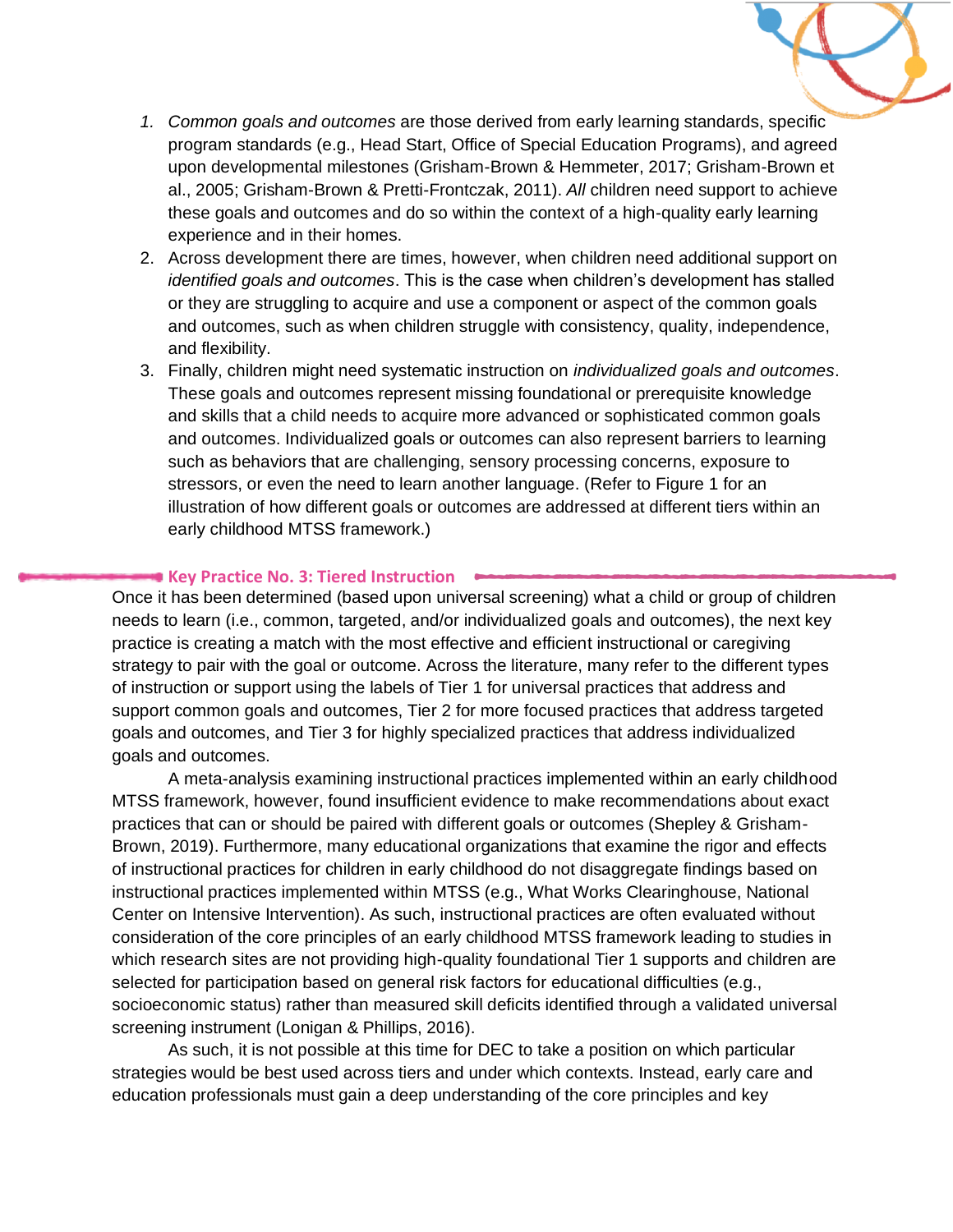

practices associated with an early childhood MTSS framework in general and then make adaptations based upon local, state, and other individualized factors. That said, in the tiered instructional practices section of this position statement, we offer several suggestions for how programs and home-based practitioners may choose which practices to use across tiers based on their unique circumstances and the learning needs of the children they serve. Each of these is described next.

**Tier 1 practices.** High-quality Tier 1 practices and supports should be developmentally, linguistically, and culturally appropriate; guided by team and family decisions; and grounded in research. Data on the quality of the instructional environment (home, school, community settings) at Tier 1 can be documented through tools such as the *Classroom Assessment Scoring System* (Pianta et al., 2008), the *Inclusive Classroom Profile* (Soukakou et al., 2012), the *Infant/Toddler Environment Rating Scale, Third Edition* (Harms et al., 2017), the *Classroom Assessment Scoring System: Infant* (Hamre et al., 2014), or the *Early Language and Literacy Classroom Observation Toolkit* (Smith et al., 2002). It is important to note that a strong Tier 1 base has both structural and process quality. Simply having a diverse range of books in the library center or a variety of developmentally appropriate toys at home is insufficient for learning and development. Table 1 lists several Tier 1 practices and supports that *all* early childhood practitioners and caregivers should be using. These practices are from research on a blended practices approach to education and development that pulls from the fields of early intervention, early childhood education, and early childhood special education (e.g., Copple & Bredekamp, 2009; Division for Early Childhood, 2014).

#### **Table 1**

| <b>Practice</b>                                                                                    | <b>Description</b>                                                                                                                                                     |
|----------------------------------------------------------------------------------------------------|------------------------------------------------------------------------------------------------------------------------------------------------------------------------|
| Provide a balanced schedule<br>of child-led and teacher-led<br>activities                          | Planned activities are structured throughout the day to<br>promote child engagement and instruction while minimizing<br>time spent in transitions                      |
| Intentionally teach behavioral<br>expectations                                                     | Examples of appropriate and inappropriate behaviors are<br>provided for each activity in a child's day, and child<br>engagement in appropriate behaviors is reinforced |
| Use planned routines as<br>teaching opportunities                                                  | Instruction on relevant skills is provided when those skills<br>are needed (e.g., zipping up jacket before going outside)                                              |
| Use opportunities during<br>activities to promote social-<br>emotional learning and<br>development | Use real-life situations to help children identify their feelings<br>and to problem-solve with peers (e.g., when they have<br>conflicts or experience frustration)     |

*Tier 1 Universal Practices*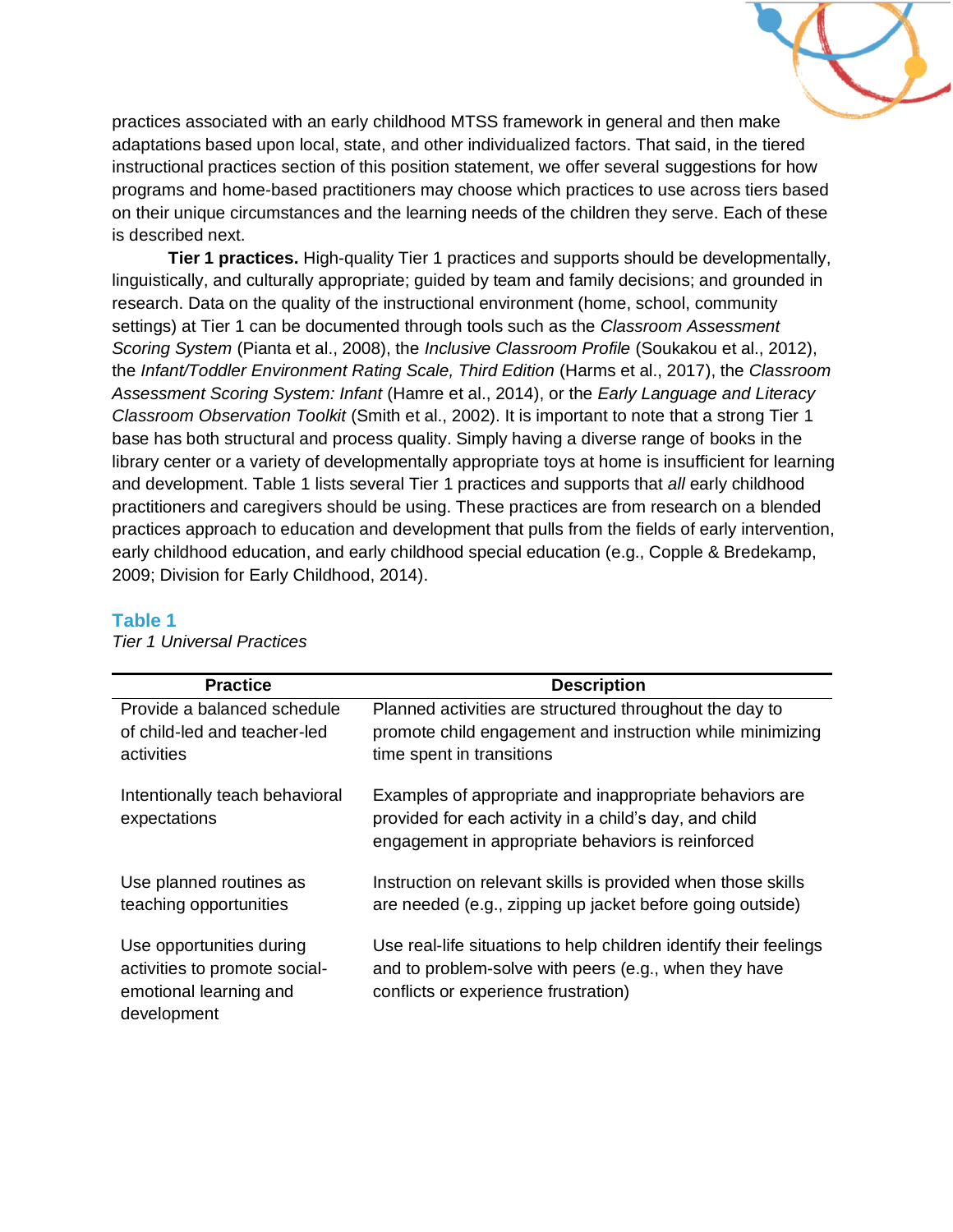

| opportunities for language<br>promotion                                                                        | label and describe them                                                                                                                                                                                                                                                                                                    |
|----------------------------------------------------------------------------------------------------------------|----------------------------------------------------------------------------------------------------------------------------------------------------------------------------------------------------------------------------------------------------------------------------------------------------------------------------|
| Design developmentally<br>appropriate centers with<br>consideration of children's<br>interests                 | Centers are purposefully designed to align with children's<br>interests and cultural backgrounds to promote their active<br>engagement. This fosters the development of new and<br>refined skills.                                                                                                                         |
| Use explicit feedback and<br>consequences to increase<br>children's engagement, play,<br>and skill development | When children engage in desired behaviors throughout the<br>day, they receive behavior-specific praise (e.g., "You threw<br>away all your trash from lunch by yourself. Well done!")                                                                                                                                       |
| Ask questions that promote<br>developmental growth                                                             | Ask questions that challenge children to think critically. For<br>some children recall questions such as labeling the actions<br>of characters depicted in a storybook may be appropriate.<br>For other children, high level questions about why and how<br>things happen in the classroom environment are<br>appropriate. |
| Use responsive interaction<br>strategies                                                                       | Throughout interactions with children across the day,<br>children's social, communication, and play behaviors are<br>responded to, imitated, and expanded on to foster<br>meaningful relationships that facilitate autonomy, choice,<br>and engagement when interacting with teachers.                                     |

Use classroom routines as

Adapted from *Blended Practices for Teaching Young Children in Inclusive Settings* (2nd ed.), by J. Grisham-Brown and M. L. Hemmeter, 2017, Paul H. Brookes.

**Tier 2 and Tier 3 Practices.** It is highly recommended that when data show a child or group of children may need additional support, teams should first make sure quality Tier 1 practices are being implemented with fidelity in a high-quality environment. In the case of homebased services, it is important to acknowledge the strengths in the natural environment and how service providers might support development during naturally occurring routines. If data show additional supports are still needed, then teams can identify the targeted and/or individualized goals and outcomes and begin to consider Tier 2 and 3 practices and supports for the child or group of children.

Tier 2 and Tier 3 instructional practices can be conceptualized in one of three ways. First, practices implemented at Tier 2 and Tier 3 do not need to differ from those implemented at Tier 1. Rather, the practices provided at "higher" tiers could simply be Tier 1 instructional practices provided at higher frequency or what some call increased dosages. For example, if a child is struggling with labeling common objects in the environment, parents and other caregivers may engage in a daily shared-book reading throughout the day where they ask questions about pictures in the book. The shared-book reading activity, which is likely a part of Tier 1 supports, can be conducted more often (e.g., as part of a bedtime or naptime routine) to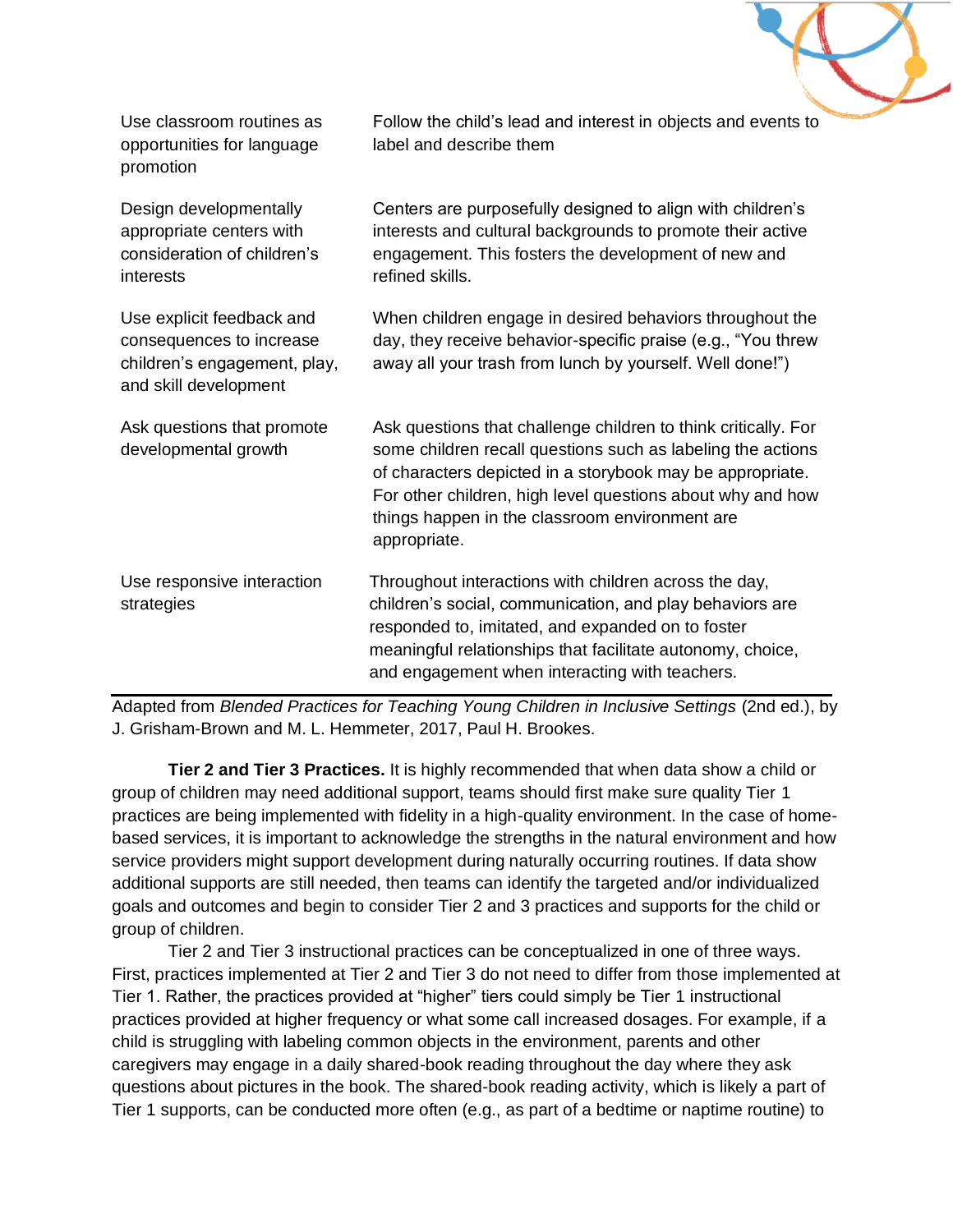offer a higher dosage of the research-based practice as a Tier 2 support. Second, practices provided at higher tiers may also be extensions or modifications of practices being implemented at lower tiers. For example, if embedded instruction is being used to target the labeling of letters in a child's name at Tier 1 but data indicate that a child is not making progress, a teacher may decide to add a *specific attending cue* and require a *specific attending response* (Wolery et al., 1992) to highlight the relevant features of a stimulus (e.g., letters in the child's name). For example, the teacher may have the child match a magnet letter with a letter in the child's name prior to asking the child to label that letter. Matching a letter prior to labeling it helps to ensure that the child is only attending to the features of that letter even though other letters in the child's name are present. In this situation, the teacher is still providing embedded instruction as part of Tier 2 supports, but a modification has been added to better support the child's needs. Finally, when children have goals and outcomes requiring Tier 2 and 3 practices and supports, it may be necessary to provide a new instructional practice that is different from those provided at Tier 1. In the Pyramid Model for Promoting Social and Emotional Competence in Infants and Young Children, Tier 2 and Tier 3 practices are identified to provide intervention for targeted instruction related to social and emotional skills and interventions to address challenging behavior. The intervention package Best in Class provides a Tier 2 intervention focused on children's disruptive behavior (Sutherland et al., 2018). Another example of an intervention package is Prevent-Teach-Reinforce for Young Children (Dunlap et al., 2018), which provides a manualized approach for developing function-based Tier 3 interventions related to a child's challenging behavior. Similarly, a sufficient evidence base has shown that response-prompting strategies help children from many different populations meet a variety of goals or outcomes (Ledford et al., 2012; Wong et al., 2015). Examples of response-prompting procedures include system of least prompts, time delay, and simultaneous prompting (Collins, 2021). Refer to Tables 2 and 3 for examples of instructional practices with rigorous demonstrations of effectiveness within early childhood tiered support systems.

|                                      | <b>Goals and</b>      |                                                                                                                                                                                                                    |                      |
|--------------------------------------|-----------------------|--------------------------------------------------------------------------------------------------------------------------------------------------------------------------------------------------------------------|----------------------|
| <b>Practice</b>                      | <b>Outcomes</b>       | <b>Description</b>                                                                                                                                                                                                 | <b>Reference</b>     |
| Embedded<br>instruction              | Academic,<br>adaptive | Intentional presentation of a task<br>during ongoing home routines or<br>classroom activities, for which<br>error correction and<br>reinforcement are provided to<br>ensure a child engages in the<br>target skill | Sandall et al., 2019 |
| Small group<br>direct<br>instruction | Academic              | The provision of direct instruction<br>using response prompting and<br>individualized reinforcers to a                                                                                                             | Ledford et al., 2012 |

### **Table 2**

*Tier 2 Practices*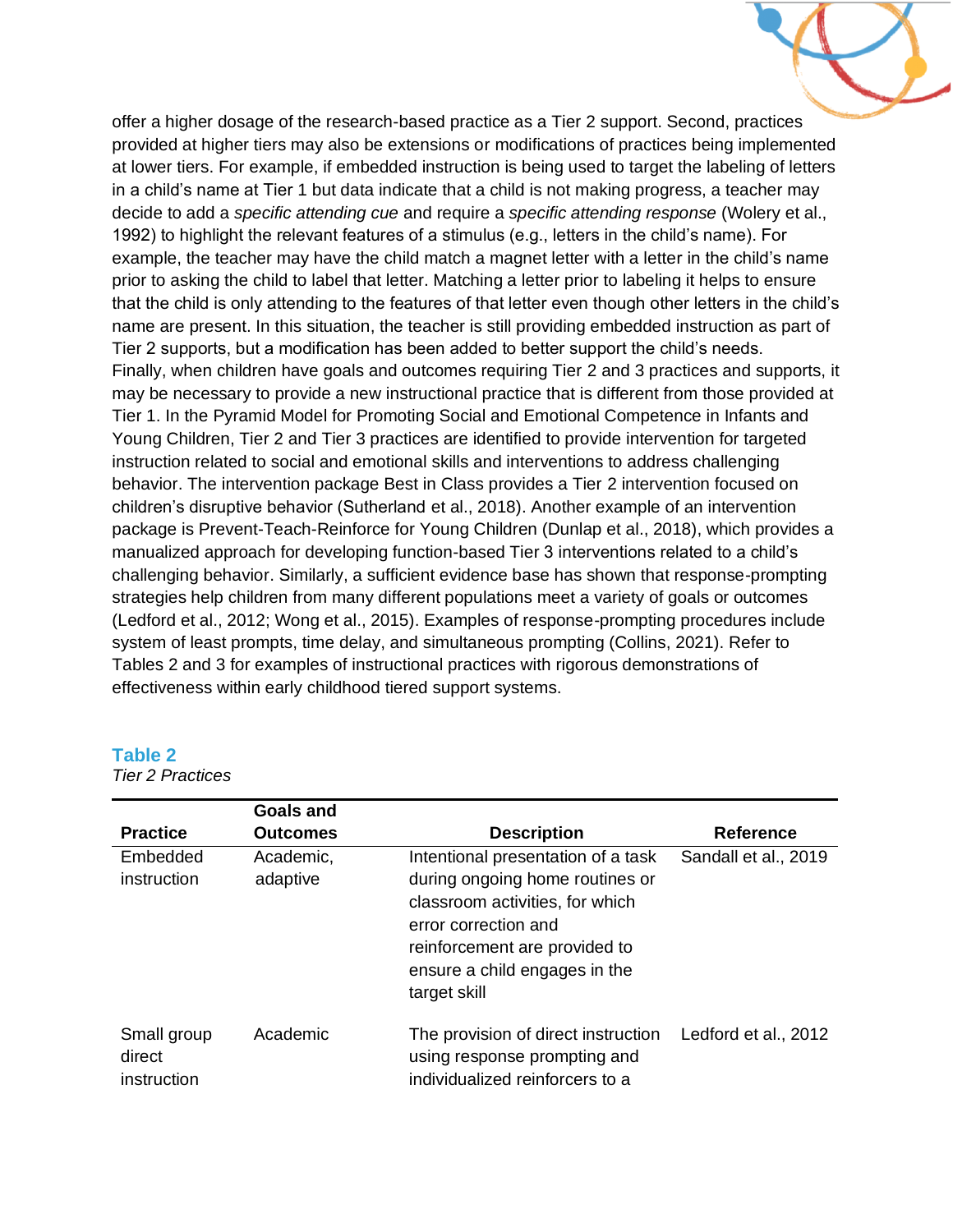

group of 2–5 children with individualized learning targets

| Small group<br>intervention                                                              | Language and<br>literacy | Evidence-based packaged<br>interventions for promoting<br>phonological awareness,<br>vocabulary, narrative<br>comprehension                                                                                                 | Paths to Literacy,<br>Goldstein, 2016;<br>Story Friends,<br>Goldstein & Kelley,<br>2016;<br>Story Champs,<br>Spencer &<br>Petersen, 2018 |
|------------------------------------------------------------------------------------------|--------------------------|-----------------------------------------------------------------------------------------------------------------------------------------------------------------------------------------------------------------------------|------------------------------------------------------------------------------------------------------------------------------------------|
| <b>BEST</b> in<br>CLASS <sup>a</sup>                                                     | Social-emotional         | Packaged intervention that<br>promotes teacher engagement in<br>practices designed to prevent<br>challenging behavior by<br>reinforcing socially appropriate<br>behavior                                                    | Sutherland et al.,<br>2018                                                                                                               |
| <b>Pyramid Model</b><br>for Promoting<br>Social-<br>Emotional<br>Competence <sup>a</sup> | Social-emotional         | Framework of evidence-based<br>practices for promoting social-<br>emotional skills in all children that<br>offers Tier 2 and Tier 3 practices<br>for children with social,<br>emotional, and behavior<br>intervention needs | Hemmeter et al.,<br>2021                                                                                                                 |

*<sup>a</sup> Practice identified by Shepley and Grisham-Brown (2019) as indicating evidence of effectiveness when implemented within early childhood MTSS.*

### **Table 3**

*Tier 3 Individualized Practices*

|                                     | <b>Goals and</b>                                       |                                                                                                                                                         |                      |
|-------------------------------------|--------------------------------------------------------|---------------------------------------------------------------------------------------------------------------------------------------------------------|----------------------|
| <b>Practice</b>                     | <b>Outcomes</b>                                        | <b>Description</b>                                                                                                                                      | <b>Reference</b>     |
| Response<br>prompting<br>procedures | Academic, social<br>emotional, motor,<br>communication | Using response-prompting<br>procedures and individualized<br>reinforcement in a variety of<br>settings with or without other<br>children                | Ledford et al., 2019 |
| Chaining                            | Academic,<br>adaptive                                  | Systematically dividing a skill into<br>smaller behaviors and providing<br>instruction on those behaviors<br>until the entire skill can be<br>completed | Wong et al., 2015    |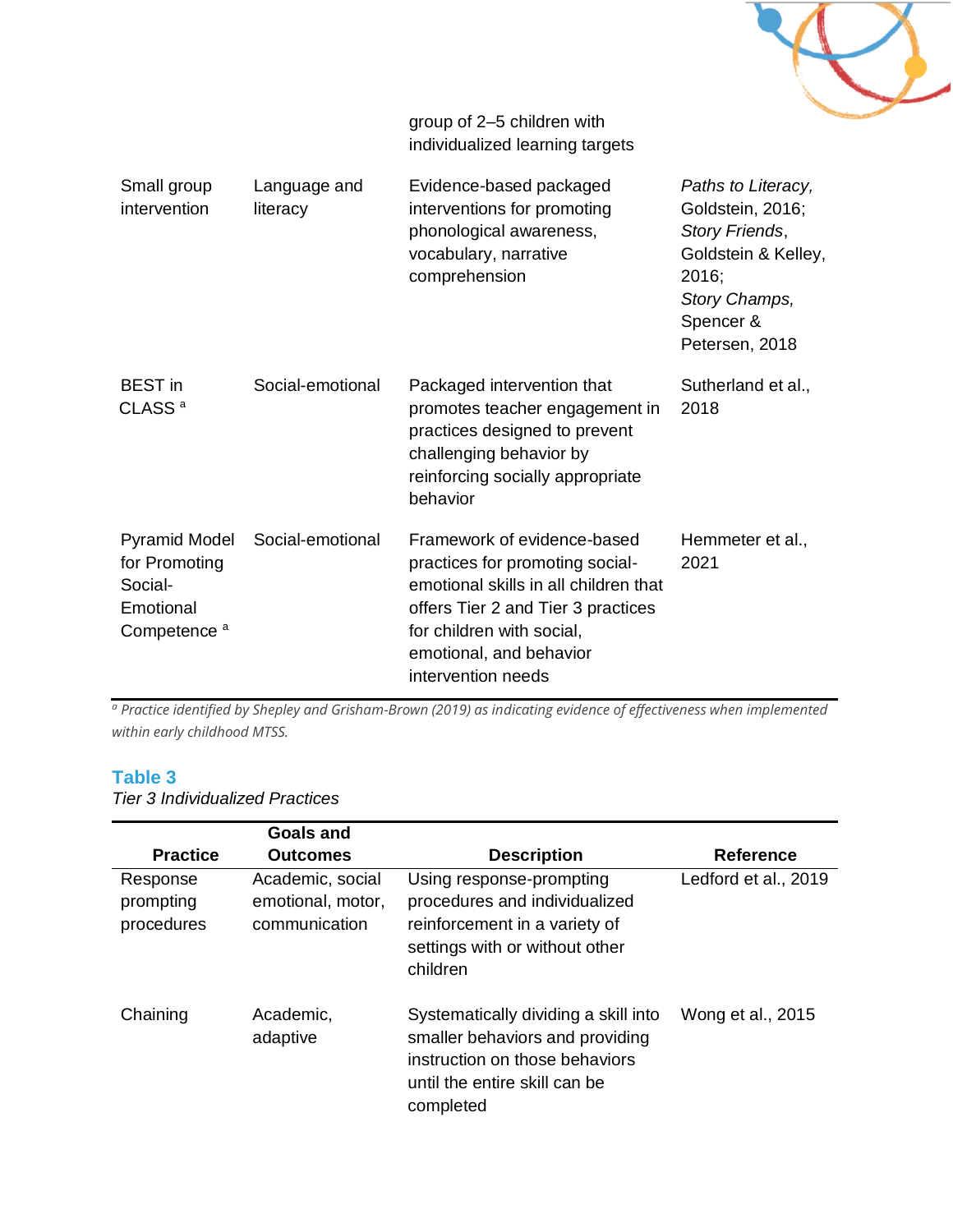

| <b>Naturalistic</b><br>language<br>instruction                        | Communication    | Using environmental<br>arrangement strategies and<br>systematic prompting to promote<br>expressive communication                                                                                      | Kong & Carta,<br>2013; Lane et al.,<br>2016 |
|-----------------------------------------------------------------------|------------------|-------------------------------------------------------------------------------------------------------------------------------------------------------------------------------------------------------|---------------------------------------------|
| Reading<br><b>Ready Early</b><br>Literacy<br>Intervention             | Literacy         | Using explicit, systematic<br>individualized intervention to<br>teach prioritized content                                                                                                             | Kaminski & Powell-<br>Smith, 2017           |
| Function-<br>based<br>reinforcement<br>systems                        | Social-emotional | Teaching an appropriate behavior Wood et al., 2015<br>to replace a nondesired behavior<br>and using the identified function<br>of the nondesired behavior to<br>reinforce the appropriate<br>behavior |                                             |
| Prevent-<br>Teach-<br>Reinforce for<br>Young<br>Children <sup>a</sup> | <b>Behavior</b>  | A manualized process for<br>developing and implementing a<br>function-based behavior<br>intervention plan for children with<br>challenging behaviors                                                  | Dunlap et al., 2018                         |

<sup>a</sup>*Practice identified by Shepley and Grisham-Brown (2019) as indicating evidence of effectiveness when implemented within early childhood MTSS*

How providers and caregivers deliver more intentional and intensive practices can vary. There is no requirement that, for example, practices designed to provide more support are delivered only in a small group configuration. There is also no requirement that Tier 3 practices be provided one-on-one. For all children receiving tiered instructional supports, it is important to recognize that higher tiered instruction is in *addition* to instructional practices at lower tiers. Thus, for a child receiving an instruction/intervention referred to as a Tier 3 practice, that same child would still have access to and participate in quality Tier 1 and Tier 2 instruction. For example, based upon universal screening data, a team might determine a child needs additional support to help foster numeracy skills. The team creates additional learning opportunities that can be embedded throughout the child's daily routine on targeted components of numeracy, including counting objects and matching objects based upon quantity. The child receives these *additional dosages* throughout the day while also receiving Tier 1 instruction on a whole host of numeracy skills (e.g., measuring, sorting, noticing patterns, adding, subtracting, understanding size and shape, recognizing numerals). After a few weeks, the team reassesses the child's performance on counting objects and matching by quantity and decides to provide additional and more intensive instruction around one-to-one correspondence because the child is missing this foundational skill. Now, the child is receiving the same Tier 1 supports as all other children in the classroom around numeracy in general, Tier 2 instruction on counting and matching based upon quantity, and Tier 3 instruction on one-to-one correspondence.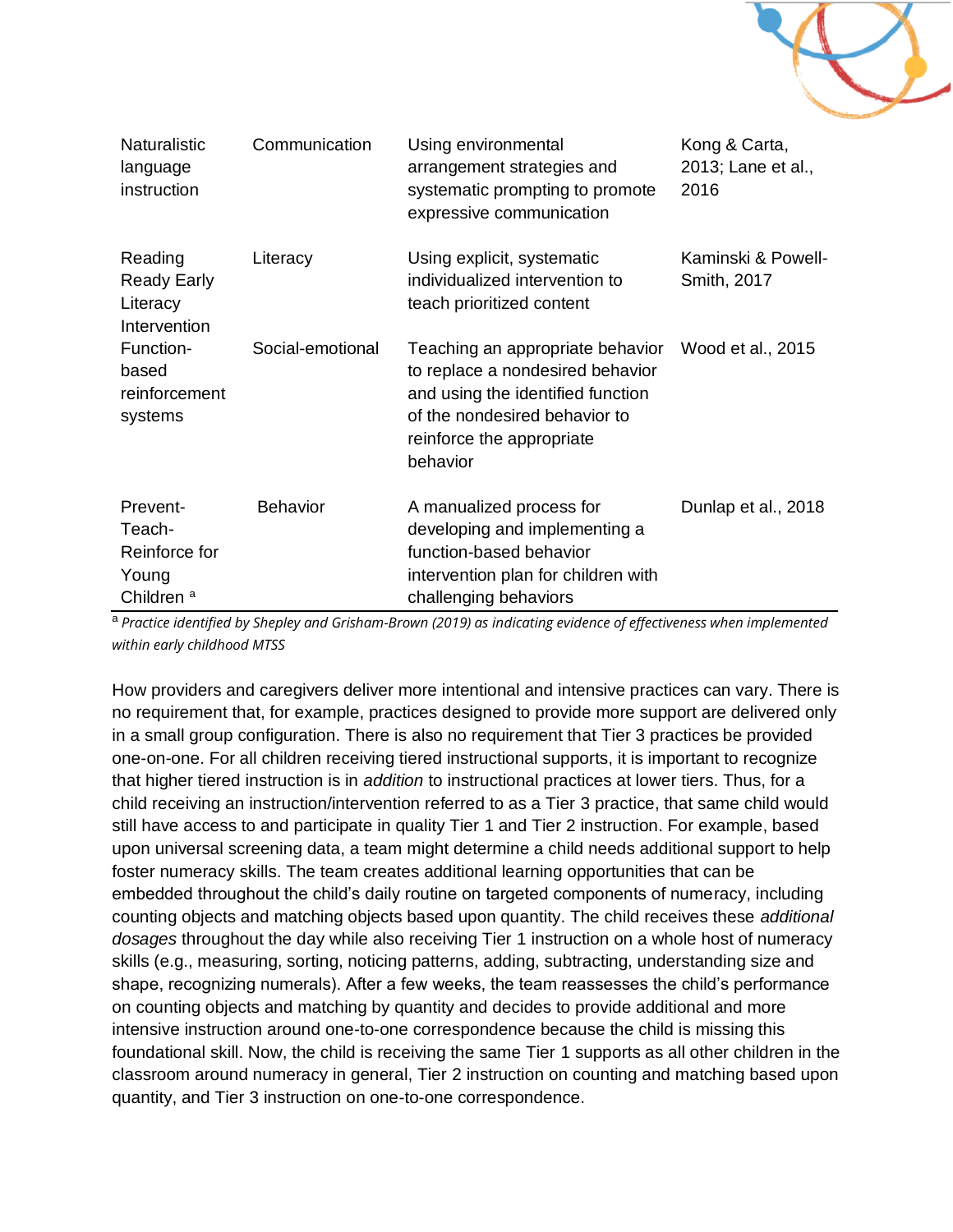

#### **Key Practice No. 4: Progress Monitoring**

Progress monitoring describes the systematic and continuous process of gathering data to inform decisions about whether children are making adequate progress (Buzhardt et al., 2012; Copple & Bredekamp, 2009; Hojnoski & Missall 2007; Raver 2003). If universal screening data are collected three times throughout a year, the data gathered from each of the three administrations may be compared with one another to determine the extent to which a child made progress on universal goals and outcomes. However, for children receiving Tier 2 or Tier 3 supports, more frequent progress monitoring data should be collected to ensure children are making adequate progress in a timely manner (Grisham-Brown & Pretti-Frontczak, 2011). For example, progress monitoring may occur every 12 weeks at Tier 1, every four weeks at Tier 2, and weekly or daily at Tier 3. Decision rules are commonly used to help determine when children are responding at a level and rate that justifies changing the level of support or intensity of instruction they are receiving. For instance, a child making adequate progress with intensive instruction at Tier 3 on an individualized goal and outcome may no longer need to receive this level of individualized support, and, therefore, the child might just need Tier 2 instructional practices to continue making progress. Conversely, a child receiving Tier 2 instructional practices might show minimal progress, indicating the need for more intensive Tier 3 instructional practices.

Regardless, an early childhood MTSS framework is dynamic and children are not assigned or "stuck" in a particular tiered level of support. In addition, a given child may require more intensive instruction in one area of development or learning and less intensive instruction in another area. For example, a 2-year-old with autism might perform according to his chronological age in gross motor skills, resulting in Tier 1 (i.e., universal) instruction. That same child might require Tier 3 instructional practices in social communication.

MTSS are designed for children to move fluidly through tiers across goals or outcomes. Deciding how much progress or lack of progress is necessary before providing children with a higher or lower tier of support is a critical aspect guiding the dynamic process of progress monitoring within MTSS. Progress monitoring requires measures that are technically adequate and have specifically been found to be sensitive to small increments of change for goals or outcomes. Progress monitoring assessment procedures need to be easy and engaging for frequent administration. One approach is to regularly administer a curriculum-based measure that focuses on a specific skill area (e.g., phonological awareness) on which a child is receiving Tier 2 or Tier 3 instruction. A second approach is to use direct behavioral observations of a specific skill on which a child is receiving intensive instruction (i.e., beyond Tier 1).

### **The Future of MTSS in Early Care and Education**

With increased focus on the importance of early development and the relationship of early experiences to future academic success (NAP, 2016), early childhood programs may benefit from an MTSS framework designed to ensure that each and every child receives the developmentally appropriate and intentional learning opportunities needed for optimal growth and learning (Grisham-Brown & Hemmeter, 2017; Grisham-Brown & Pretti-Frontczak, 2011). The implementation of an MTSS framework in early care and education is not without challenges, including the difficulty with applying all six core principles to widely diverse settings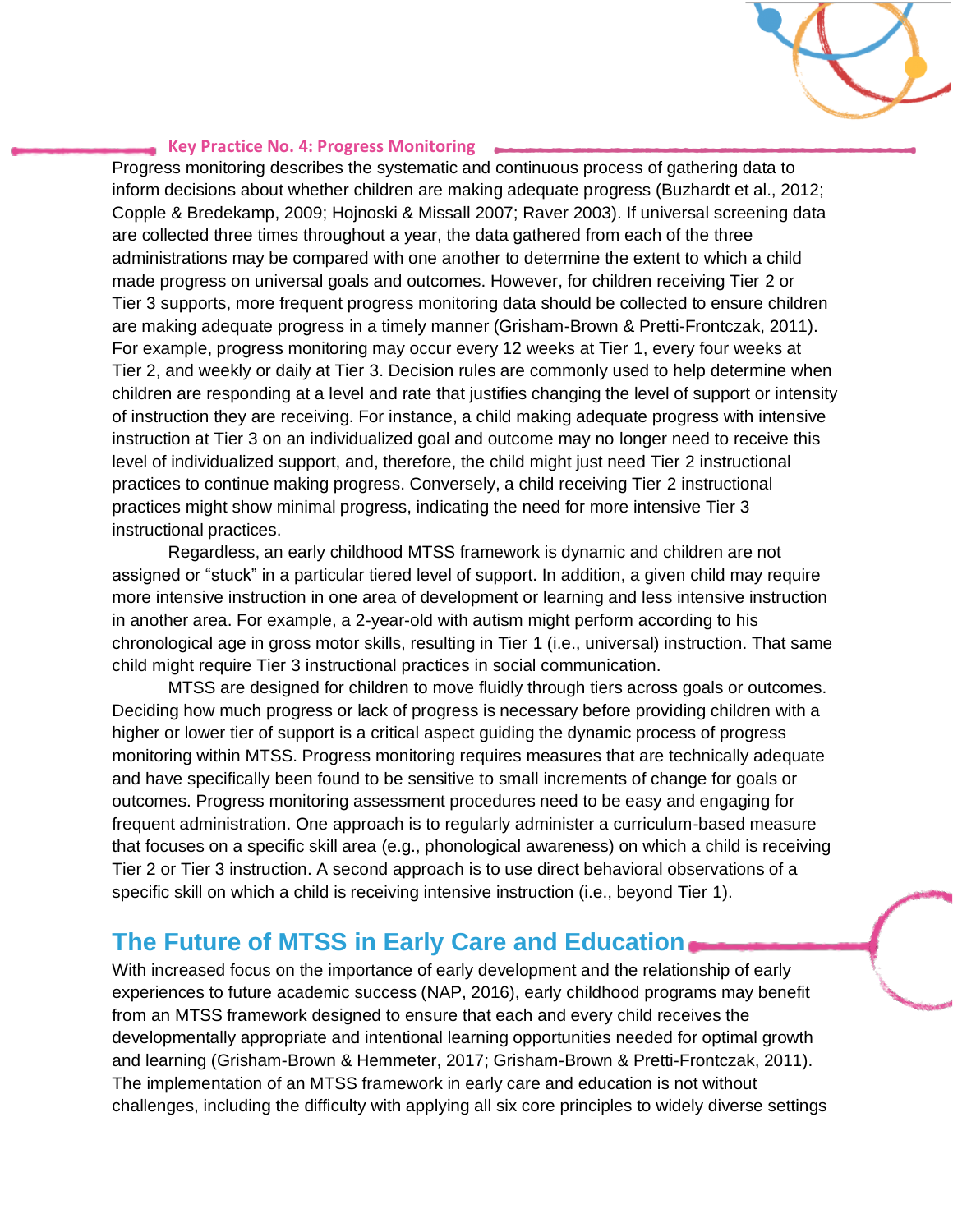

and the complexities involved with ensuring that providers have the professional development necessary to implement the key features of the MTSS framework in ways that are developmentally appropriate for the children they serve. The need to include related service personnel (mental health professionals, occupational and physical therapists, speech and language pathologists) in professional development efforts and around implementation pose additional challenges. Other implementation challenges include:

- limited research on comprehensive tiered frameworks for use with young children, particularly for infants and toddlers;
- limited research on the impact of MTSS on teaching and child outcomes, particularly for infants and toddlers;
- lack of systematic reviews of existing assessments and instructional approaches used within an early childhood MTSS framework that is accessible to practitioners;
- lack of support and collaboration among general education and special education professionals, service providers, family members, and other key stakeholders;
- lack of understanding of how developmentally appropriate assessment, instruction, and intervention practices vary for diverse groups of children and meet standards of rigor;
- blurred distinctions between the use of MTSS frameworks and special education service referral; and
- lack of professional development for providers on how to collect sufficient data to interpret and draw conclusions regarding children's growth and development in response to differentiated support or instruction.

Across the focus groups and surveys conducted to inform the content included in this position statement, recommendations for specific instructional practices at higher tiers were clearly and consistently requested. That said, making such recommendations would require additional research meeting rigorous design standards that demonstrate consistent evidence of positive outcomes when implemented with fidelity. Presently, implementation of various early childhood MTSS frameworks is moving faster than the research can support (Goodman & Bohanon, 2018; Greenwood et al., 2011; Odom & Fettig, 2013). Therefore, recommendations on instructional practices for specific tiers, types of children, and goals and outcomes is not possible at the present time. Future research that focuses on all elements of the early childhood MTSS framework described in this position statement is needed to provide the field with more direction about the implementation of MTSS frameworks in early care and education environments.

Given the need for further research, shared meaning across associated terms, improved professional development, and cross-sector collaboration, it is not possible to provide evidencebased suggestions for instructional strategies or approaches to use across the tiers of an early childhood MTSS framework. Rather, each of these challenges offer the field direction for future research on the implementation of an MTSS framework in early care and education as well as a starting place for early child programs and professional development providers to gain an understanding of the purpose of MTSS and how they may make it work in their unique contexts.

While there is an evidence base at some tiers for many early childhood practices, there is insufficient evidence to inform the recommendations across frameworks and to address the diversity of early childhood service delivery models and settings. However, the guidelines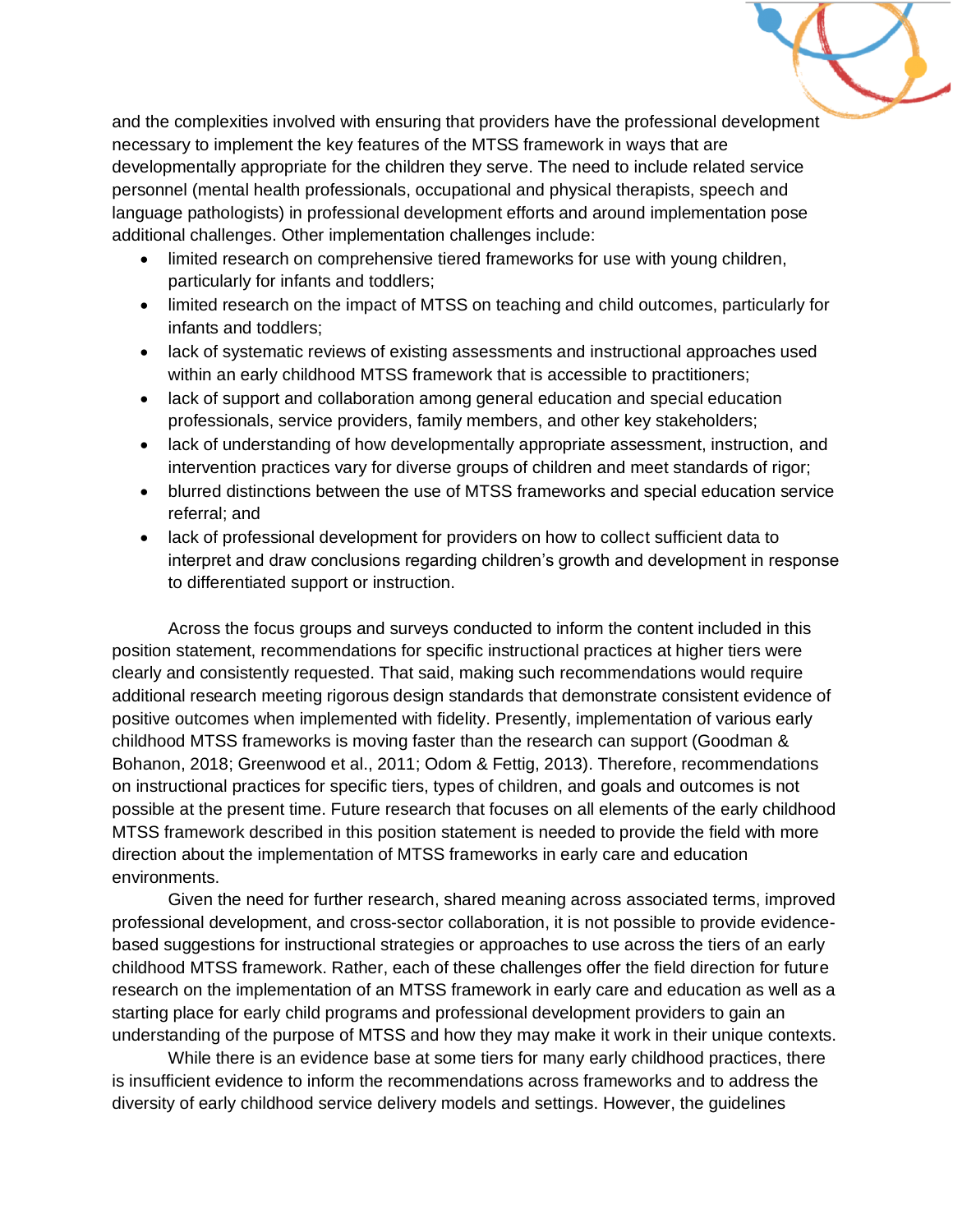

provided in this position statement are useful to programs seeking to implement the broad principles and elements of an MTSS framework. Specifically, programs can ensure that young children are being universally screened, authentically assessed, and differentially supported in ways that are developmentally appropriate and address their unique needs across both curricular and developmental outcomes.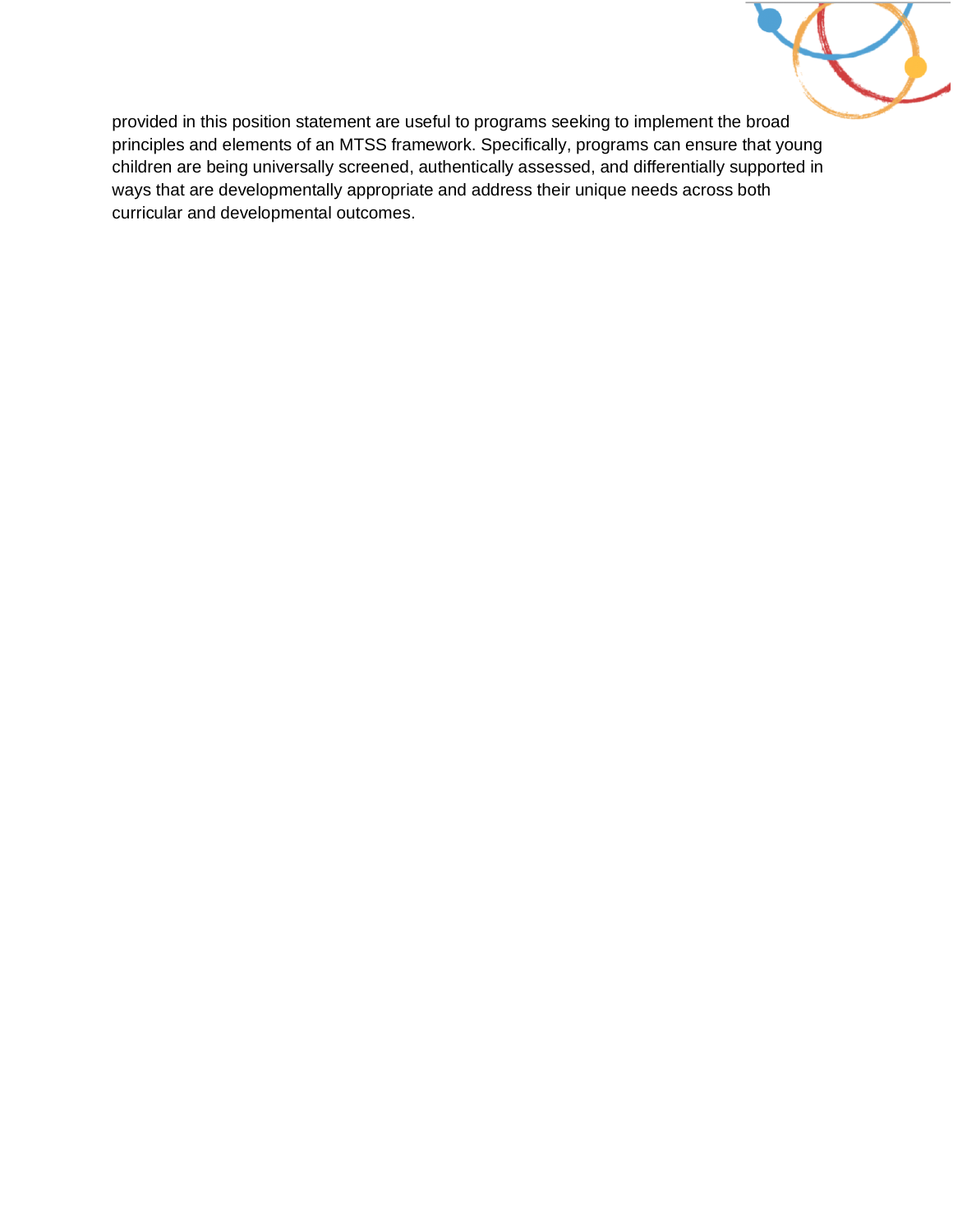### **References**

- Abbott, M., Beecher, C., Petersen, S., Greenwood, C. R., & Atwater, J. (2017). A team approach to data-driven decision-making literacy instruction in preschool classrooms: Child assessment and intervention through classroom team self-reflection. *Young Exceptional Children, 20*(3), 117–132.<https://doi.org/10.1177/1096250615602297>
- Buzhardt, J., Walker, D., Greenwood, C. R., & Heitzman-Powell, L. (2012). Using technology to support progress monitoring and data-based intervention decision-making in early childhood: Is there an app for that? *Focus on Exceptional Children, 44*(8), 1–18. <https://doi.org/10.17161/foec.v44i8.6914>
- Carta, J. J., & Young, R. M. (Eds.). (2019). *Multi-tiered systems of support for young children: Driving change in early education*. Paul H. Brookes.
- Chen, N., Deater‐Deckard, K., & Bell, M. A. (2014). The role of temperament by family environment interactions in child maladjustment. *Journal of Abnormal Child Psychology, 42*(8), 1251–1262.<https://doi.org/10.1007/s10802-014-9872-y>
- Collins, B. C. (2021). *Systematic instruction for students with moderate and severe disabilities* (2nd ed.). Paul H. Brookes.
- Copple, C., & Bredekamp, S. (Eds.). (2009). *Developmentally appropriate practice in early childhood programs serving children from birth through age 8* (3rd ed.). National Association for the Education of Young Children.
- Council for Exceptional Children. (2007, October). *Position on response to intervention (RTI): The unique role of special education and special educators*.
- Division for Early Childhood. (2014). *DEC recommended practices in early intervention/early childhood special education 2014*. Retrieved from [https://www.dec-sped.org/dec](https://www.dec-sped.org/dec-recommended-practices)[recommended-practices](https://www.dec-sped.org/dec-recommended-practices)
- Dunlap, G., Strain, P., Lee, J. K., Joseph, J., & Leech, N. (2018). A randomized controlled evaluation of prevent-teach-reinforce for young children. *Topics in Early Childhood Special Education*, *37*(4), 195–205.<https://doi.org/10.1177/0271121417724874>
- East, B. (2006). *Myths about Response to Intervention implementation*. Retrieved from <http://www.rtinetwork.org/learn/what/mythsaboutrti>
- Goldstein, H. (2016). *PAth to literacy: A phonological awareness intervention for young children*. Paul H. Brookes.
- Goldstein, H., & Kelley, E. S. (2016). *Story Friends classroom kit.* Paul H. Brookes.
- Goodman, S., & Bohanon, H. (2018). A framework for supporting all students: One-size-fits-all no longer works in schools. *American School Board Journal,* February, 1–4.
- Greenwood, C. R, Bradfield, T., Kaminski, R., Linas, M., Carta, J. J., & Nylander, D. (2011). [The](http://www.crtiec.org/aboutcrtiec/documents/FOEC-V43-9-May-v5.pdf)  [Response to Intervention \(RTI\) approach in early childhood.](http://www.crtiec.org/aboutcrtiec/documents/FOEC-V43-9-May-v5.pdf) *Focus on Exceptional Children, 43*(9), 1–22.
- Grisham-Brown, J., & Hemmeter, M. L. (2017). *Blended practices for teaching young children in inclusive settings* (2nd ed.). Paul H. Brookes.
- Grisham-Brown, J., Hemmeter, M. L., & Pretti-Frontczak, K. (2005). *Blended practices for teaching young children in inclusive settings*. Paul H. Brookes.
- Grisham-Brown, J., & Pretti-Frontczak, K. (Eds.). (2011). *Assessing young children in inclusive settings: The blended practices approach*. Paul H. Brookes.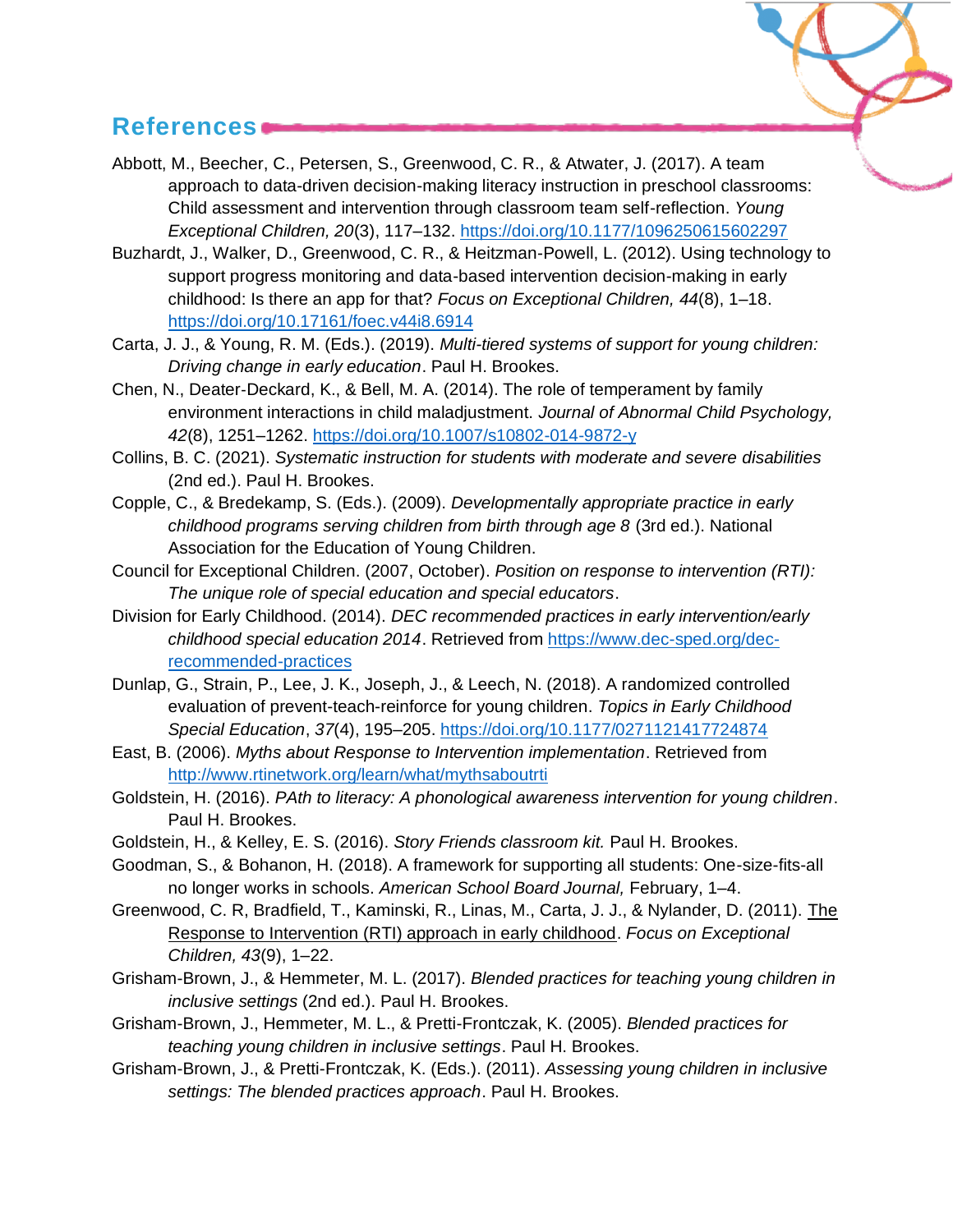

- Hamre, B. K., Karen, M., La Paro, L., Pianta, R. C., & LoCasale-Crouch, J. (2014). *Classroom Assessment Scoring System (CLASS) manual: Infant*. Paul H. Brookes.
- Harlacher, J. E., Sanford, A., & Walker, N. N. (2014, May 15). Distinguishing between Tier 2 and Tier 3 instruction in order to support implementation of RTI. *RTI Action Update*. Retrieved from [http://www.rtinetwork.org/essential/tieredinstruction/tier3/distinguishing](http://www.rtinetwork.org/essential/tieredinstruction/tier3/distinguishing-between-tier-2-and-tier-3-instruction-in-order-to-support-implementation-of-rti)[between-tier-2-and-tier-3-instruction-in-order-to-support-implementation-of-rti](http://www.rtinetwork.org/essential/tieredinstruction/tier3/distinguishing-between-tier-2-and-tier-3-instruction-in-order-to-support-implementation-of-rti)
- Harms, T., Cryer, D., Clifford, R. M., & Yazejian, N. (2017). *Infant/toddler environment rating scale* (3rd ed.). Teachers College Press.
- Hemmeter, M. L., Fox, L., Snyder, P., Algina, J., Hardy, J. K., Bishop, C., & Veguilla, M. (2021). Corollary child outcomes of the Pyramid Model professional development intervention efficacy trial. *Early Childhood Research Quarterly, 54*(1), 204–218. <https://doi.org/10.1016/j.ecresq.2020.08.004>
- Hojnoski, R. L., & Missall, K. N. (2007). Monitoring preschoolers' language and early literacy growth and development. *Young Exceptional Children, 10*(3), 17–27*.* <https://doi.org/10.1177/109625060701000303>
- Hozella, P. (2007, April). Early intervening services and Response to Intervention in Part B of IDEA (Module 6). *Building the legacy: IDEA 2004 training curriculum*. Center for Parent Information and Resources. Retrieved from [https://www.parentcenterhub.org/partb](https://www.parentcenterhub.org/partb-module6/)[module6/](https://www.parentcenterhub.org/partb-module6/)
- Individuals With Disabilities Education Improvement Act, 20 U.S.C. § 1400 (2004).
- Kaminski, R. A., & Powell-Smith, K. A. (2017). Early literacy intervention for preschoolers who need Tier 3 support. *Topics in Early Childhood Special Education*, *36*(4), 205–217. <https://doi.org/10.1177/0271121416642454>
- Kennedy, A. S. & Lees, A. T. (2014). Infant/toddler professional preparation and development using blended practices and tiered supports. In K. Pretti-Frontczak, J. Grisham-Brown, & L. Sullivan (Eds.), *Blending practices for all children* (Young Exceptional Children Monograph Series No. 16, pp. 125–148). Division for Early Childhood of the Council for Exceptional Children.
- Kong, N. Y., & Carta, J. J. (2013). Responsive interaction interventions for children with or at risk for developmental delays: A research synthesis. *Topics in Early Childhood Special Education*, *33*(1), 4–17.<https://doi.org/10.1177/0271121411426486>
- Lane, J. D., Lieberman-Betz, R., & Gast, D. L. (2016). An analysis of naturalistic interventions for increasing spontaneous expressive language in children with autism spectrum disorder. *The Journal of Special Education*, *50*(1), 49–61. <https://doi.org/10.1177/0022466915614837>
- Ledford, J., Lane, J. D., & Barton, E. E. (2019). *Methods for teaching in early education*. Routledge.
- Ledford, J. R., Lane, J. D., Elam, K. L., & Wolery, M. (2012). Using response-prompting procedures during small-group direct instruction: Outcomes and procedural variations. *American Journal on Intellectual and Developmental Disabilities*, *117*(5), 413–434. <https://doi.org/10.1352/1944-7558-117.5.413>
- Lonigan, C. J., & Phillips, B. M. (2016). Response to instruction in preschool: Results of two randomized studies with children at significant risk of reading difficulties. *Journal of Educational Psychology*, *108*(1), 114–129.<https://doi.org/10.1037/edu0000054>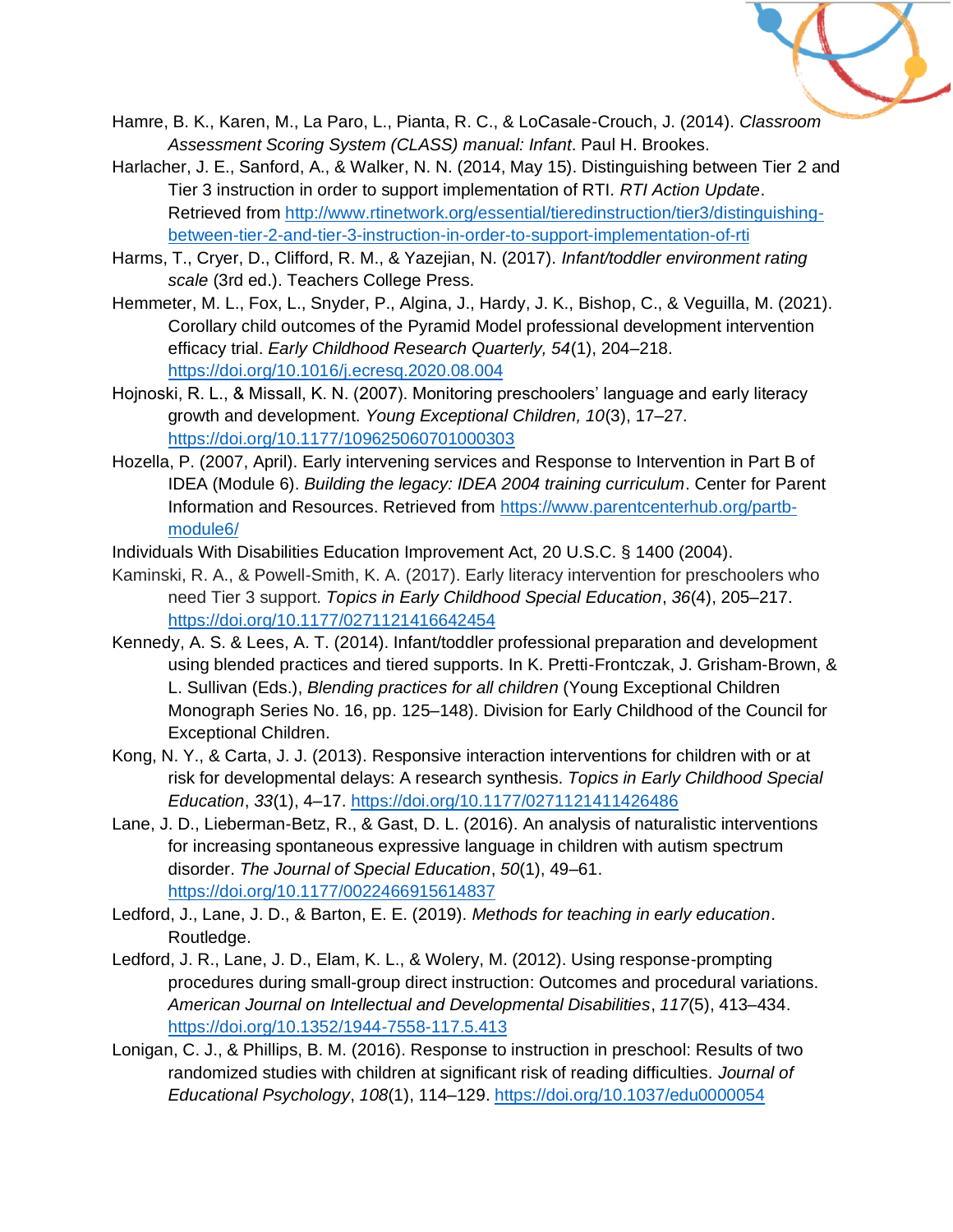

- Musgrove, M. (2011). *Memorandum: A Response to Intervention (RTI) process cannot be used to delay-deny an evaluation for eligibility under the Individuals With Disabilities Education Act (IDEA)*. Retrieved from [https://rti4success.org/resource/memo-response](https://rti4success.org/resource/memo-response-intervention-rti-process-cannot-be-used-delay-deny-evaluation-eligibility)[intervention-rti-process-cannot-be-used-delay-deny-evaluation-eligibility](https://rti4success.org/resource/memo-response-intervention-rti-process-cannot-be-used-delay-deny-evaluation-eligibility)
- National Academies Press. (2016). *Child development and early learning: A foundation for professional knowledge and competencies - a summary booklet*.
- Odom, S. L., & Fettig, A. (2013). Evidence-based practice and response to intervention in early childhood. In V. Buysse & E. S. Peisner-Feinberg (Eds.), *Handbook of response to intervention in early childhood* (pp. 433–446). Paul H. Brookes.
- Pianta, R. C., La Paro, K. M., & Hamre, B. K. (2008). *Classroom assessment scoring system manual: K–3.* Paul H. Brookes.
- Pretti-Frontczak, K., Bagnato, S., & Macy, M. (2011). Data driven decision-making to plan programs and promote performance in early childhood intervention: Applying best professional practice standards. In C. Groark (Set Ed.) & S. P. Maude (Vol. Ed.), *Early childhood intervention: Shaping the future for children with special needs and their families* (Vol. 2, pp. 55–80). Praeger.
- Raver, S. (2003). Keeping track: Using routine-based instruction and monitoring. *Young Exceptional Children, 6*(3), 12–20.<https://doi.org/10.1177/109625060300600302>
- Rieber, R. W. (Ed.). (1998). *The collected works of L. S. Vygotsky: Child psychology* (Vol. 5). Plenum Press.
- Ryder, R. E. (2016, April 29). *A response to intervention process cannot be used to delay-deny an evaluation for preschool special education services under the Individuals With Disabilities Education Act* (OSEP Memo 16-07). Retrieved from [https://www2.ed.gov/policy/speced/guid/idea/memosdcltrs/oseprtipreschoolmemo4-29-](https://www2.ed.gov/policy/speced/guid/idea/memosdcltrs/oseprtipreschoolmemo4-29-16.pdf) [16.pdf](https://www2.ed.gov/policy/speced/guid/idea/memosdcltrs/oseprtipreschoolmemo4-29-16.pdf)
- Sandall, S. R., Schwartz, I. S., Joseph, G. E., & Garveau, A. (2019). *Building blocks for teaching preschoolers with special needs* (3rd ed.)*.* Paul H. Brookes.
- Shepley, C., & Grisham-Brown, J. (2019). Multi-tiered systems of support for preschool-aged children: A review and meta-analysis. *Early Childhood Research Quarterly, 47*(2), 296– 308.<https://doi.org/10.1016/j.ecresq.2019.01.004>
- Smith, M. W., Dickinson, D. K., Slentz, A., & Anastasopoulos, L. (2002). *Early language and literacy classroom observation toolkit – research edition*. Paul H. Brookes.
- Soukakou, E., Winton P., & West, T. (2012). *The Inclusive Classroom Profile (ICP): Preliminary findings of demonstration study in North Carolina*. National Professional *Development Center* on Inclusion, FPG Child Development Institute. Retrieved from [https://fpg.unc.edu/sites/fpg.unc.edu/files/resource-files/ICP-demonstration-study-NC-](https://fpg.unc.edu/sites/fpg.unc.edu/files/resource-files/ICP-demonstration-study-NC-2012.pdf)[2012.pdf](https://fpg.unc.edu/sites/fpg.unc.edu/files/resource-files/ICP-demonstration-study-NC-2012.pdf)
- Spencer, T. D., & Petersen, D. B. (2018). *Story Champs 2.0 English/Spanish.* Language Dynamics Group.
- Spodek, B., & Saracho, O. N. (Eds.). (2005). *Handbook of research on the education of young children* (2nd ed.). Lawrence Erlbaum Associates.
- Sutherland, K. S., Conroy, M. A., Algina, J., Ladwig, C., Jessee, G., & Gyure, M. (2018). Reducing child problem behaviors and improving teacher-child interactions and